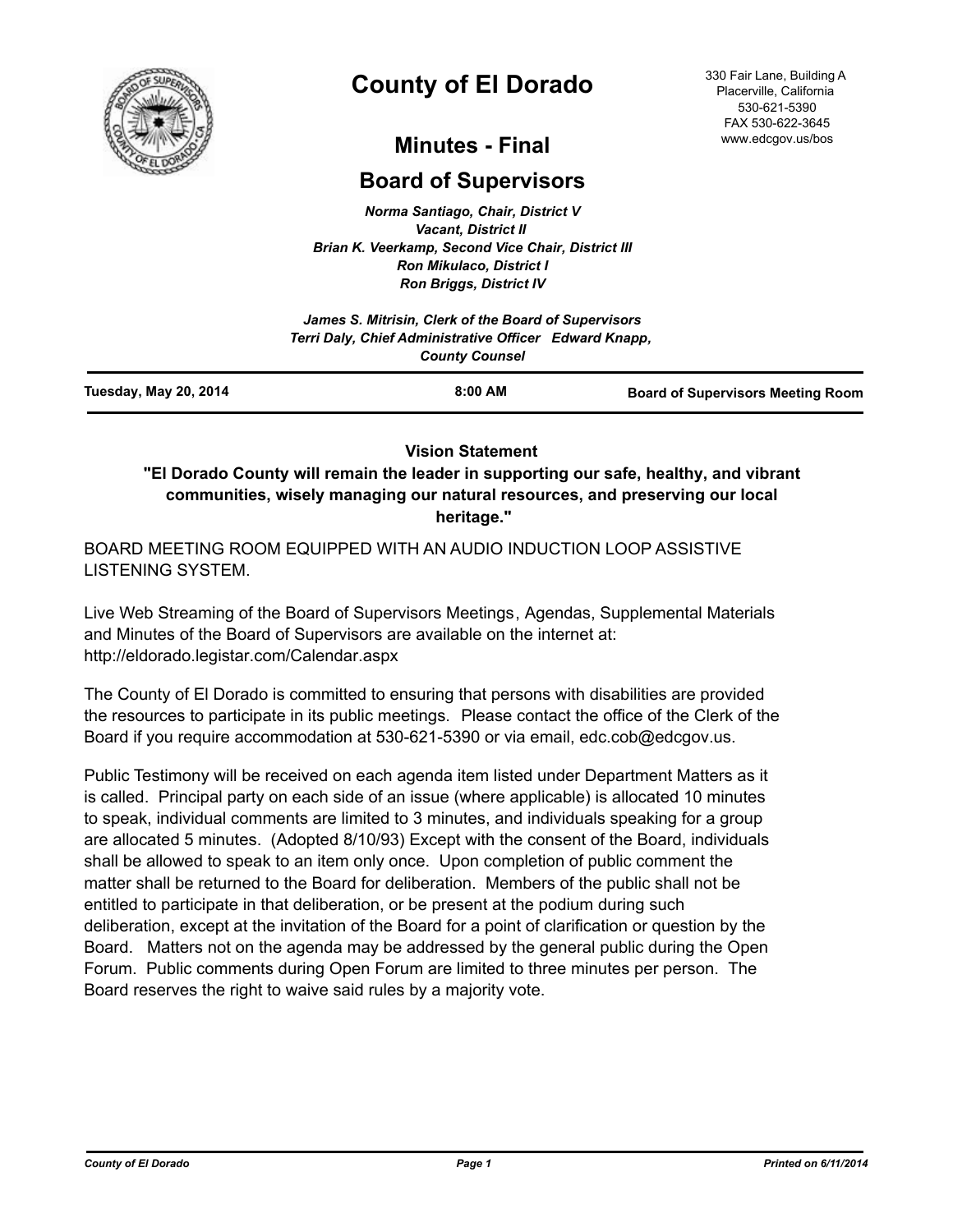Materials related to an item on this Agenda submitted to the Board of Supervisors after distribution of the agenda packet are available for inspection during normal business hours in the public viewing packet located in the foyer of Building A, 330 Fair Lane, Placerville or in the Board Clerk's Office located at the same address. Such documents are also available on the Board of Supervisors' Meeting Agenda webpage subject to staff's ability to post the documents before the meeting.

The Board of Supervisors is concerned that written information submitted to the Board the day of the Board meeting may not receive the attention it deserves The Board Clerk cannot guarantee that any FAX, email, or mail received the day of the meeting will be delivered to the Board prior to action on the subject matter.

The Board meets simultaneously as the Board of Supervisors and the Board of Directors of the Air Quality Management District, In-Home Supportive Services, Public Housing Authority, Redevelopment Agency and other Special Districts.

For Purposes of the Brown Act § 54954.2 (a), the numbered items on this Agenda give a brief description of each item of business to be transacted or discussed. Recommendations of the staff, as shown, do not prevent the Board from taking other action.

## **8:00 A.M. - CALLED TO ORDER AND RECESSED TO CLOSED SESSIONS**

Present: 5 - Supervisor Briggs, Supervisor Santiago, Supervisor Mikulaco, Supervisor Veerkamp and Supervisor Nutting

## **9:45 A.M. - RECONVENED TO OPEN SESSION AND CLOSED SESSION REPORTS**

**By a 4-0 vote (Supervisor Nutting did not participate), the Board took the following action(s):**

**The Board of Supervisors met with legal counsel and discussed whether Supervisor Nutting was suspended by operation of law under Gov't. Code section 1770.2 by the jury verdict on May 14, 2014 which found him guilty of six (6) misdemeanors. At the sentencing scheduled on June 6, 2014, Judge Buckley will decide whether or not the misdemeanor convictions result in Supervisor Nutting's removal from office under Gov't. Code sections 1770(h) and 1771.**

**Since the Board does not want to influence the Judge's decision at sentencing, and does not want to take actions that could be subject to attack if the Judge decides that Supervisor Nutting was automatically suspended on May 14th, the Board has decided to recess today's meeting after the presentations and the ceremonial items and Closed Sessions 41 and 42. Supervisor Nutting will be allowed to participate in those items. The Board will hear all other items scheduled for today at their meeting scheduled for June 10, 2014. The Board is cancelling the June 3, 2014 meeting.**

**The Board of Supervisors directed legal counsel to file papers with the Superior Court requesting that Judge Buckley let the Board of Supervisors know promptly whether the convictions in People v. Nutting result in a suspension or vacancy pursuant to Gov't. Code sections 1770, 1770.2 and 1771.**

Supervisor Briggs, Supervisor Santiago, Supervisor Mikulaco, Supervisor Veerkamp and Supervisor Nutting **Present:** 5 -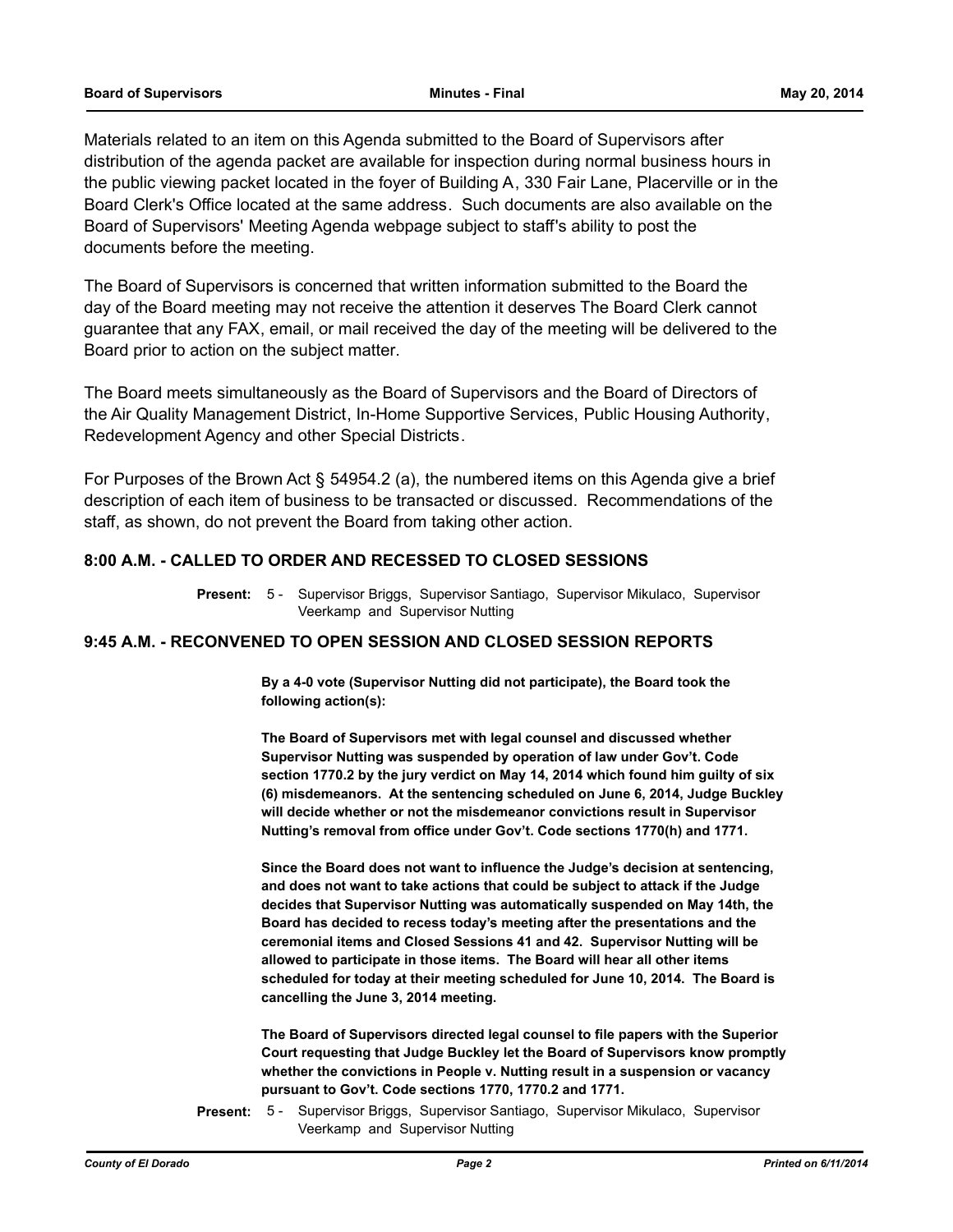#### **INVOCATION AND PLEDGE OF ALLEGIANCE TO THE FLAG**

**Pastor Mark Cowles of the Highway Bible Church gave the Invocation. Supervisor Mikulaco led the Pledge of Allegiance to the Flag.**

## **ADOPTION OF THE AGENDA**

**A motion was made by Supervisor Briggs to Adopt the Agenda as proposed to include Item 31.** 

**Motion failed due to a lack of a second.**

#### **ADOPTION OF THE AGENDA**

*Public Comment: K. Payne, B. Smiley*

**A motion was made by Supervisor Veerkamp, seconded by Supervisor Mikulaco to Adopt the Agenda hearing only items 28, 29 and 35 and Continuing all other Agenda items to June 10, 2014.**

**Yes:** 4 - Santiago, Mikulaco, Veerkamp and Nutting

**Noes:** 1 - Briggs

The Board may make any necessary additions, deletions or corrections to the agenda including moving items to or from the Consent Calendar and adopt the agenda with one single vote. A Board member may request an item be removed from the Consent Calendar for discussion and possible action, and the item will be moved from Consent and heard as a separate item with Department Matters. Any member of the public may ask to address an item on the Consent Calendar prior to Board action.

### **OPEN FORUM**

*Public Comment: W. Nagle, J. Neau, K. Payne*

### **CAO UPDATE**

**No update.**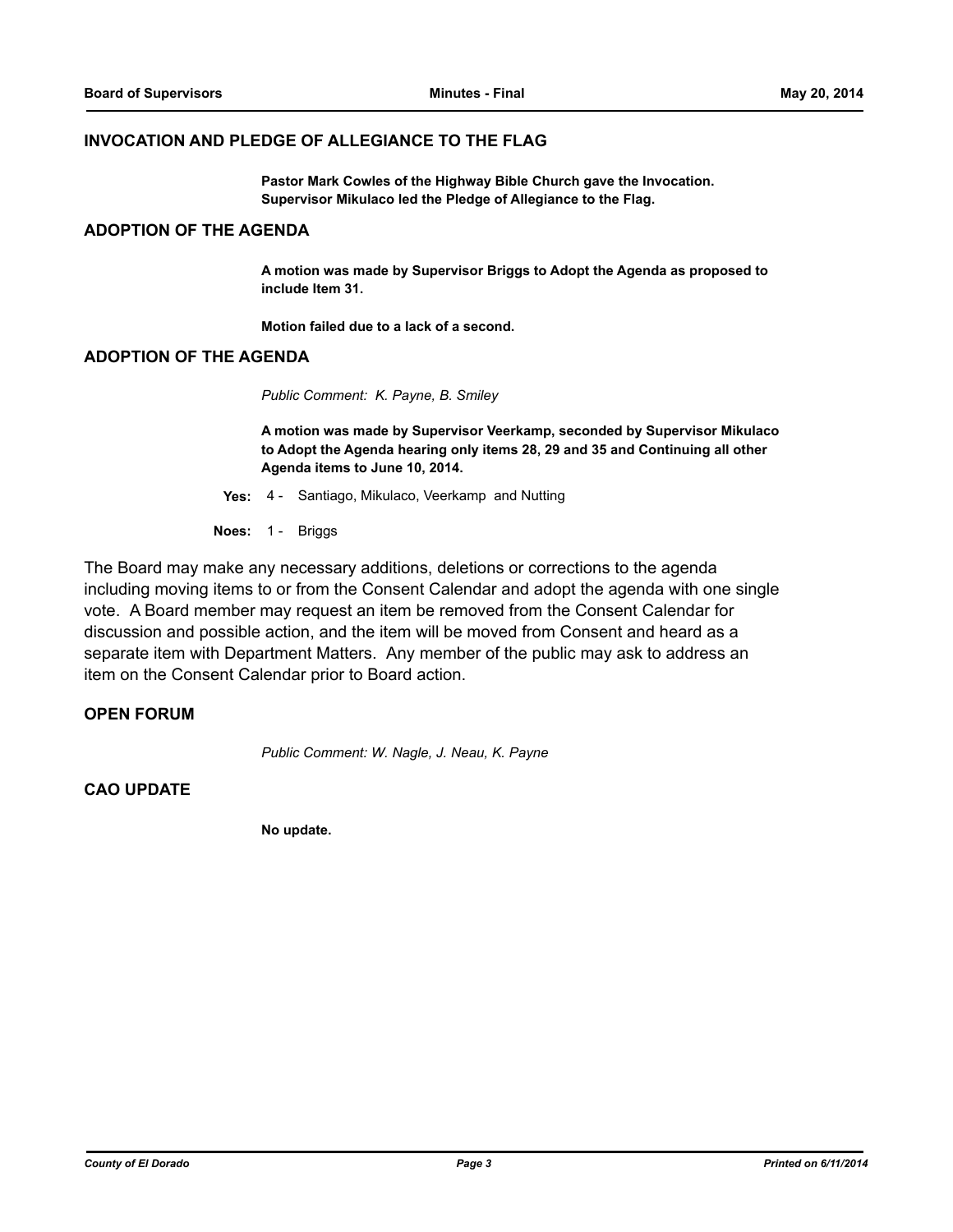## **CONSENT CALENDAR 1**

**1. 14-0644** Chief Administrative Office recommending the Board consider the following:

> 1) Receive and file a development impact mitigation fee report for the Diamond-El Dorado Fire Protection District fee program; and 2) Order payment in the amount of \$90,000 for reimbursement to the Diamond-El Dorado Fire Protection District from their development impact mitigation fee account for a Type 1 Ladder Truck.

**FUNDING:** Payment for the claim will come from the Diamond-El Dorado Development Fee Trust Fund.

**This matter was Continued to June 10, 2014 upon Adoption of the Agenda as modified by the Board.**

- **Yes:** 4 Santiago, Mikulaco, Veerkamp and Nutting
- **Noes:** 1 Briggs
- **2. 14-0684** Chief Administrative Office, Parks Division, recommending the Board approve and authorize the Chair to sign Memorandum of Understanding No. 610-M1411 with the Cameron Park Community Services District in the amount of \$30,000 to assist with the Summer 2014 Aquatic Facility operation and programs, pending County Counsel review and approval.

**Funding:** General Fund.

**This matter was Continued to June 10, 2014 upon Adoption of the Agenda as modified by the Board.**

- **Yes:** 4 Santiago, Mikulaco, Veerkamp and Nutting
- **Noes:** 1 Briggs
- **3. 13-0438** Chief Administrative Office, Parks Division, recommending the Board approve and authorize the Chair to sign Memorandum of Understanding No. 048-M1511 with the City of Placerville, in the amount of \$20,000 to be used to extend aquatic operating hours from August 1, 2014 through September 15, 2014 and assist with operating costs for the 2014 Summer Season at the Aquatics Center, pending County Counsel review and approval.

**FUNDING:** General Fund.

- **Yes:** 4 Santiago, Mikulaco, Veerkamp and Nutting
- **Noes:** 1 Briggs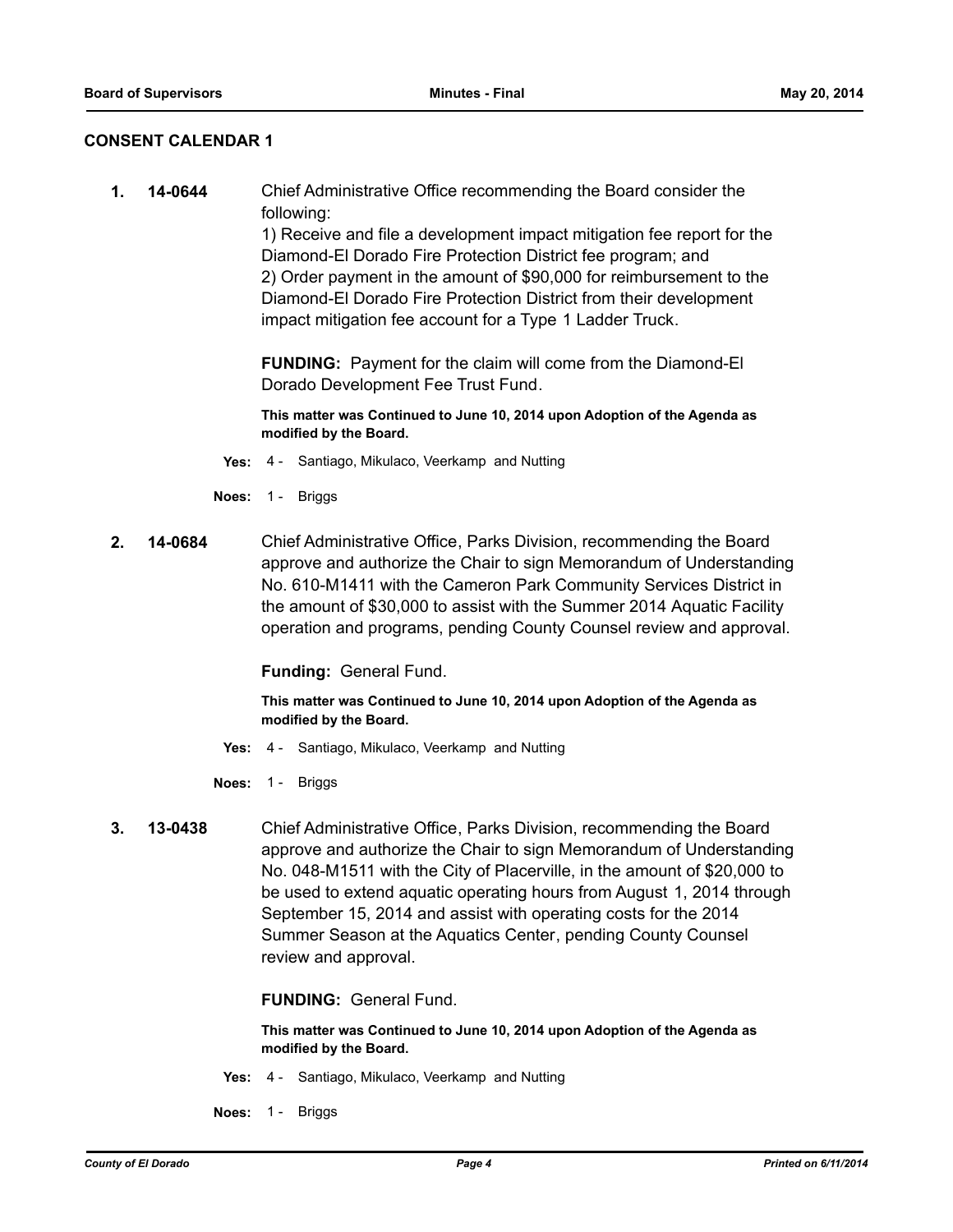**4. 13-0464** Chief Administrative Office, Procurement and Contracts, recommending the Board consider the following: 1) Authorize the Purchasing Agent to extend BP20130919 and BP20130920 for an additional 12 month term to expire on 05/31/2015 for the purchase of Fleet Tires to the low qualified bidders, Sierra Nevada Tire and Wheel of Placerville, CA and US Tire Sales and Service of Sacramento, CA; and 2) Authorize the Purchasing Agent to increase the blanket purchase orders on an "as needed" basis during the awarded period as long as funding is available within the requesting department's budget.

**FUNDING**: Fleet Internal Service Fund - Operations.

**This matter was Continued to June 10, 2014 upon Adoption of the Agenda as modified by the Board.**

- **Yes:** 4 Santiago, Mikulaco, Veerkamp and Nutting
- **Noes:** 1 Briggs
- **5. 14-0647** Chief Administrative Office, Procurement and Contracts Division, presenting a list of County surplus property and recommending the Board consider the following:

1) Declare the items as surplus and no longer required for public use; 2) Authorize disposal of same in accordance with the procedures outlined in the County's Purchasing Ordinance, Chapter 3.12 and Section 3.12.220 thereof; and

3) Authorize the Purchasing Agent to execute an agreement of the donation of computer equipment and accessories to Mother Lode Rehabilitation Enterprises, Inc. for a three year term.

**This matter was Continued to June 10, 2014 upon Adoption of the Agenda as modified by the Board.**

**Yes:** 4 - Santiago, Mikulaco, Veerkamp and Nutting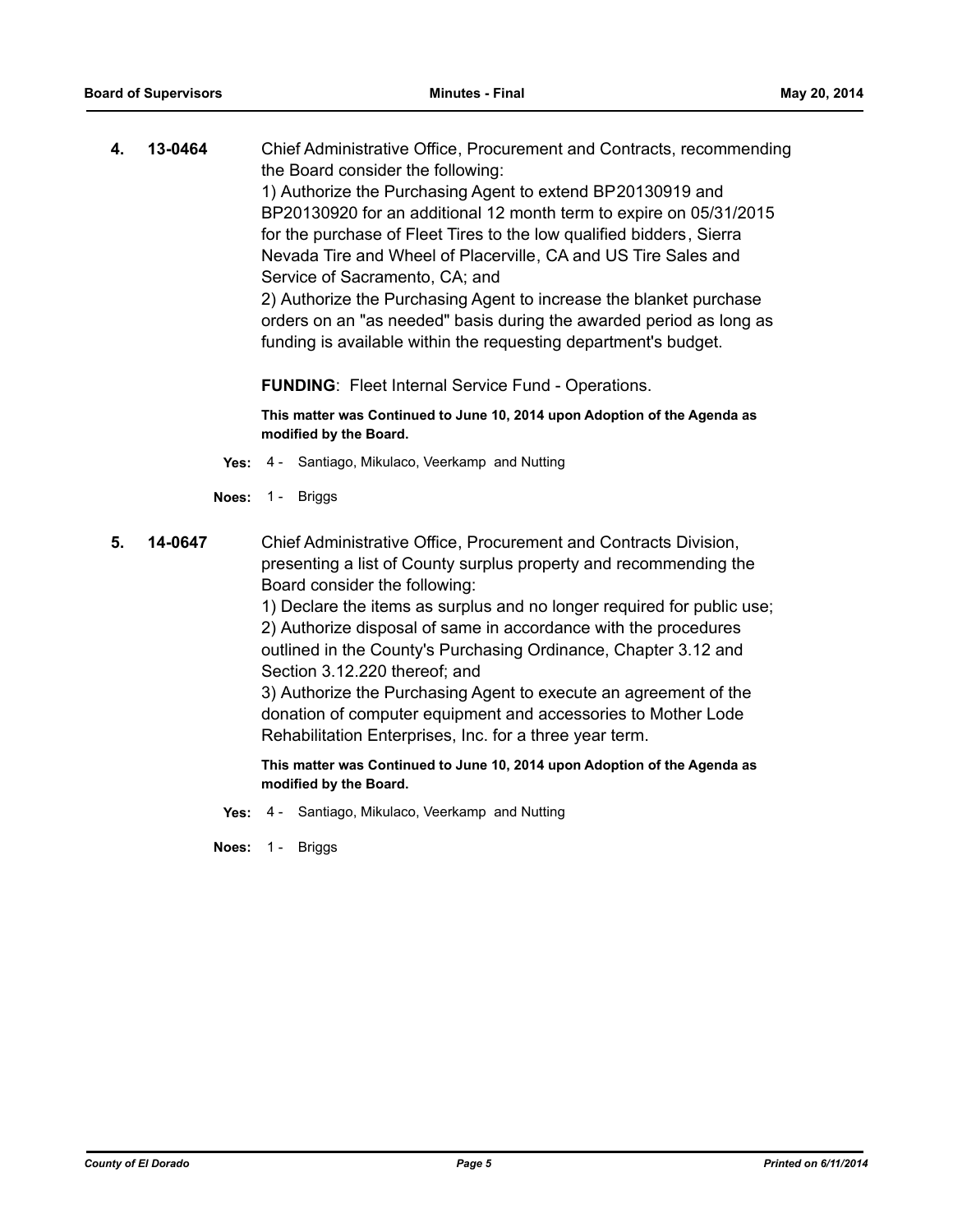**6. 14-0654** Chief Administrative Office, Procurement and Contracts on behalf of Community Development Agency, Transportation Division, recommending the Board approve the following: 1) Award Bid No. 14-863-060 for the purchase of Equipment / Truck Tires, Tubes, and Related Products and Services to the low qualified bidder, Sierra Nevada Tire and Wheel of Placerville, CA; 2) Authorize the Purchasing Agent to issue two blanket purchase orders, one for the East Slope (Category I) in the amount of \$80,000 and one for the West Slope (Category II) in the amount of \$135,000 for a twelve month (12-month) award period following Board approval; 3) Authorize the Purchasing Agent to increase the blanket purchase orders on an "as needed" basis during the awarded period as long as funding is available within the requesting department's budget; and 4) Authorize the Purchasing Agent to extend both blanket purchase orders for one additional twelve-month (12-month) award period at the same terms and conditions, if determined to be in the County's best interest upon expiration of the current term. (Cont. 5/20/14, Item 6)

**FUNDING:** Non-General Fund (Road Fund Discretionary).

**This matter was Continued to June 10, 2014 upon Adoption of the Agenda as modified by the Board.**

- **Yes:** 4 Santiago, Mikulaco, Veerkamp and Nutting
- **Noes:** 1 Briggs
- **7. 13-1190** Chief Administrative Office, Risk Management Division, recommending the Board approve the following:

1) A revision to the 2014 rates for the Kaiser HMO for active employees and early retirees with implementation of the new rates beginning pay period 12 (starts on 5/17/14), 2014;

2) A refund of overpayment to current employees via a one-time payment in pay period 13 (starts on 5/31/14), 2014, to active early retirees via a one-time credit on the June 2014 Retiree Billing statement or via a one-time accounts payable check to employees or early retirees who have separated from the County who participated in the County Kaiser HMO plan in 2014; and

3) No change to the approved County contribution rate for the OE3 Trust Kaiser Plan participants.

**FUNDING:** Internal Service Fund - Risk Management Health Fund.

- **Yes:** 4 Santiago, Mikulaco, Veerkamp and Nutting
- **Noes:** 1 Briggs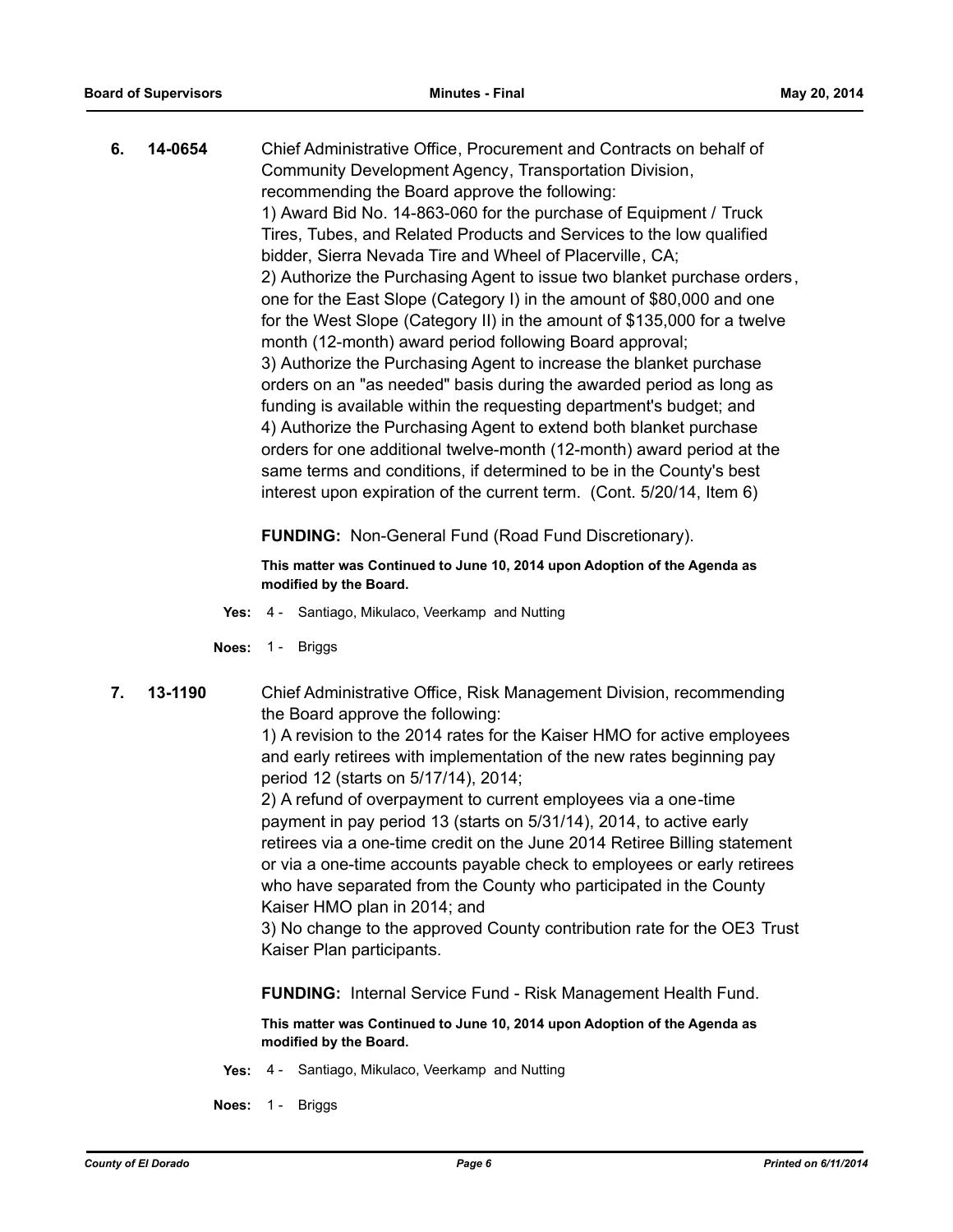**8. 14-0726** Chief Administrative Office recommending the Board approve and authorize the Chair to sign a retroactive Letter of Agreement with the Superior Court of California, County of El Dorado as a side letter to the Joint Occupancy Agreement with the Administrative Office of the Courts for Building C to allow the Court to compensate the County for custodial services provided by the County to the Court's Exclusive-Use Area in Building C.

> **This matter was Continued to June 10, 2014 upon Adoption of the Agenda as modified by the Board.**

- **Yes:** 4 Santiago, Mikulaco, Veerkamp and Nutting
- **Noes:** 1 Briggs
- **9. 14-0605** Community Development Agency, Administration and Finance Division, recommending the Board receive and file the State Controller's Office Audit Report dated March 21, 2014 for the County of El Dorado, Transportation Division's Indirect Cost Rate Proposals for Fiscal Years 2009/2010, 2010/2011 and 2011/2012.

#### **This matter was Continued to June 10, 2014 upon Adoption of the Agenda as modified by the Board.**

- **Yes:** 4 Santiago, Mikulaco, Veerkamp and Nutting
- **Noes:** 1 Briggs
- **10. 14-0291** Community Development Agency, Development Services Division, submitting for approval Final Map (TM10-1496-F-4) for Serrano Village K5, Phase 2, Unit 5 creating 21 residential lots on property identified by Assessor's Parcel Number 123-590-02, located on the south side of Greenview Drive, approximately 1,000 feet east of the intersection with Orsay Way, within the El Dorado Hills Specific Plan Area (Serrano Master Planned Community), in the El Dorado Hills area; and recommending the Board take the following actions:

1) Approve the Final Map for Serrano Village K5, Phase 2, Unit 5; 2) Approve and authorize the Chair to sign the Agreement to Make Subdivision Improvements;

3) Approve and authorize the Chair to sign the Agreement on Conditions for Acceptance of Roads; and

4) Approve and authorize the Chair to sign the Agreement on Conditions for Drainage Easements. (Supervisorial District 1)

- **Yes:** 4 Santiago, Mikulaco, Veerkamp and Nutting
- **Noes:** 1 Briggs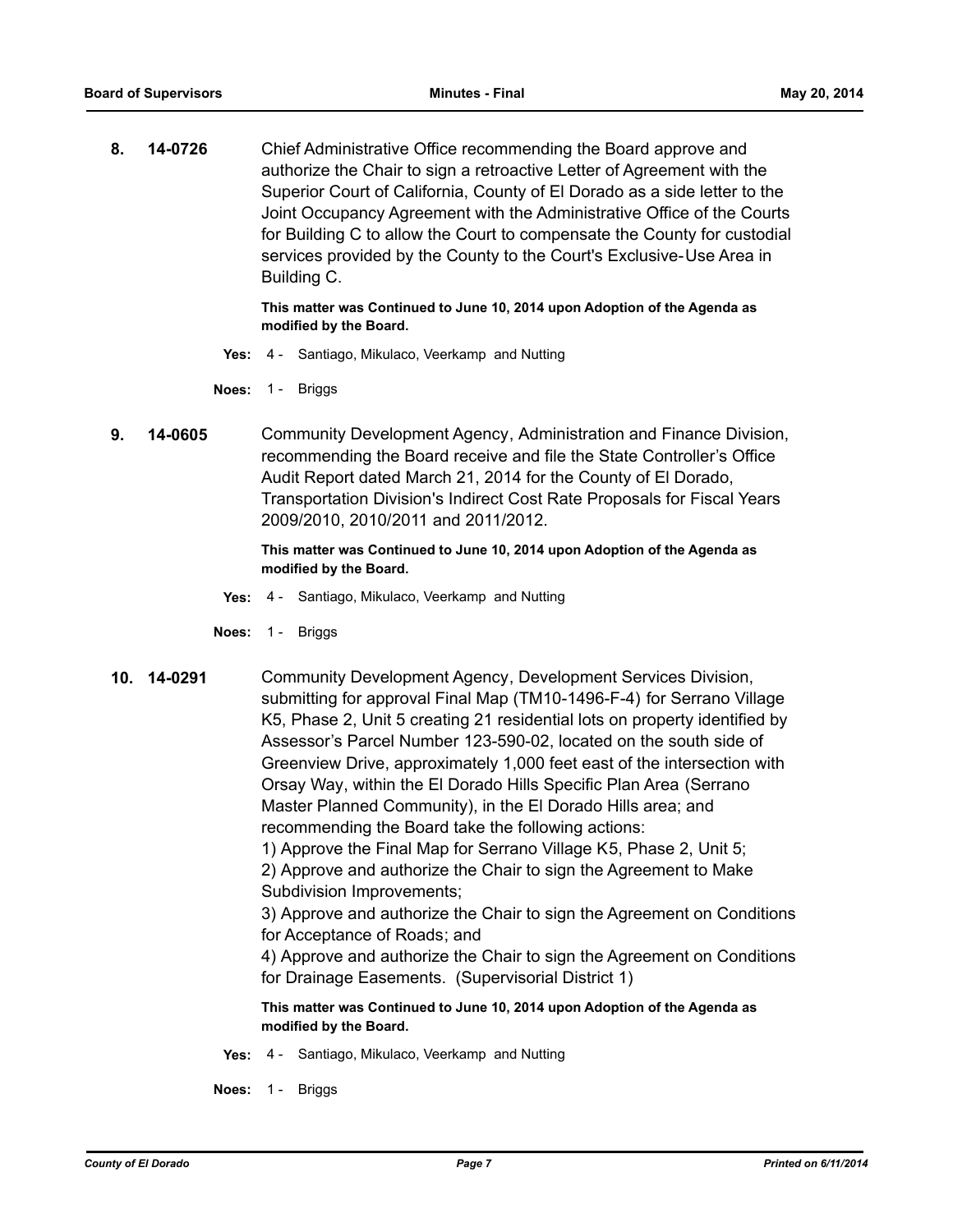**11. 14-0292** Community Development Agency, Development Services Division, submitting for approval Final Map (TM10-1496-F-3) for Serrano Village K5, Phase 2, Unit 6 creating 19 residential lots on property identified by Assessor's Parcel Number 123-590-03, located on the south side of Greenview Drive, approximately 1,000 feet east of the intersection with Orsay Way, within the El Dorado Hills Specific Plan Area (Serrano Master Planned Community), in the El Dorado Hills area; and recommending the Board take the following actions:

> 1) Approve the Final Map for Serrano Village K5, Phase 2, Unit 6; 2) Approve and authorize the Chair to sign the Agreement to Make Subdivision Improvements;

3) Approve and authorize the Chair to sign the Agreement on Conditions for Acceptance of Roads; and

4) Approve and authorize the Chair to sign the Agreement on Conditions for Drainage Easements. (Supervisorial District 1)

**This matter was Continued to June 10, 2014 upon Adoption of the Agenda as modified by the Board.**

- **Yes:** 4 Santiago, Mikulaco, Veerkamp and Nutting
- **Noes:** 1 Briggs
- **12. 14-0293** Community Development Agency, Development Services Division, submitting for approval Final Map (TM10-1496-F-2) for Serrano Village K5, Phase 2, Unit 7 creating 10 residential lots on property identified by Assessor's Parcel Number 123-590-04, located on the south side of Greenview Drive, approximately 1,000 feet east of the intersection with Orsay Way, within the El Dorado Hills Specific Plan Area (Serrano Master Planned Community), in the El Dorado Hills area; and recommending the Board take the following actions:

1) Approve the Final Map for Serrano Village K5, Phase 2, Unit 7;

2) Approve and authorize the Chair to sign the Agreement to Make Subdivision Improvements;

3) Approve and authorize the Chair to sign the Agreement on Conditions for Acceptance of Roads; and

4) Approve and authorize the Chair to sign the Agreement on Conditions for Drainage Easements. (Supervisorial District 1)

**This matter was Continued to June 10, 2014 upon Adoption of the Agenda as modified by the Board.**

**Yes:** 4 - Santiago, Mikulaco, Veerkamp and Nutting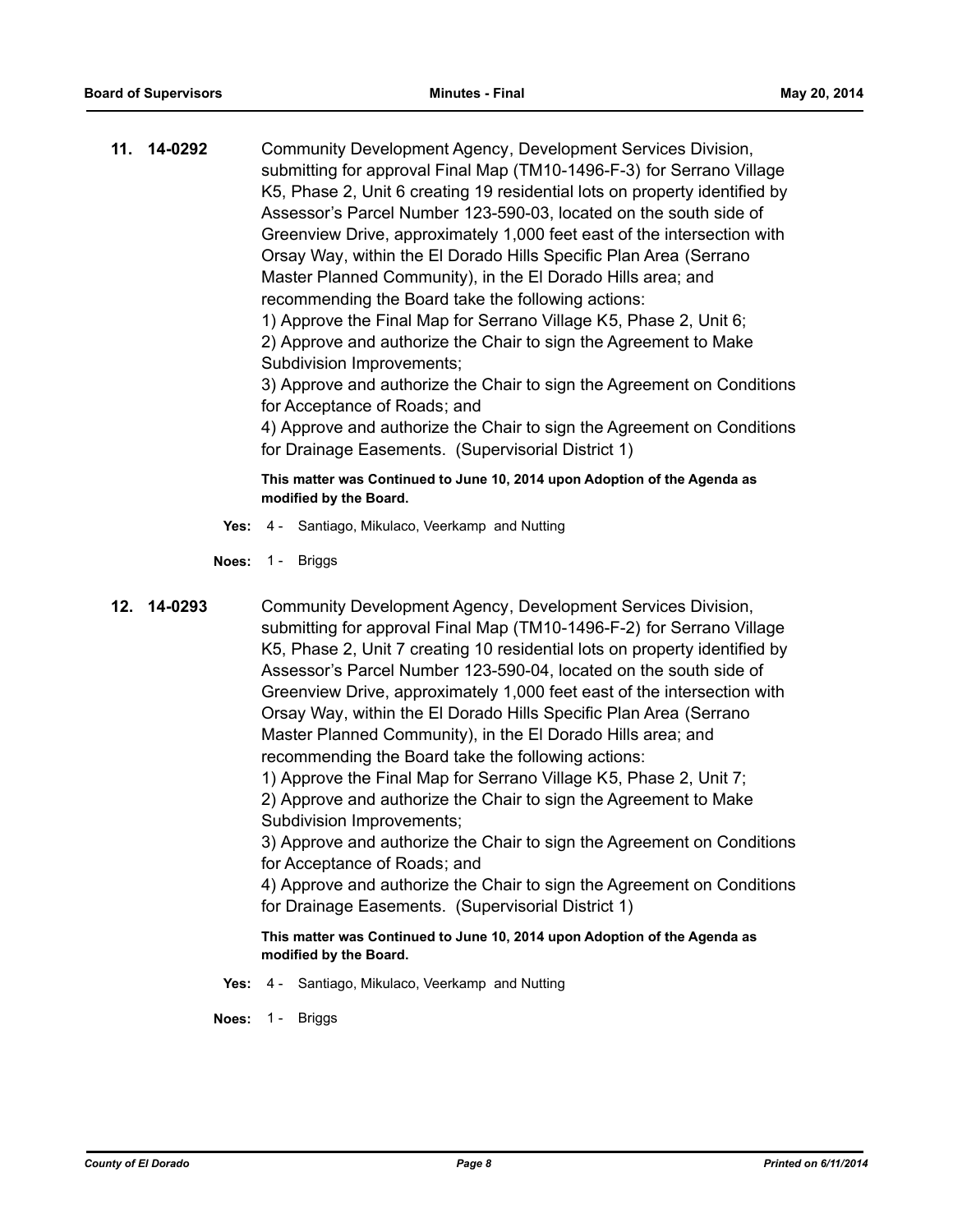**13. 14-0463** Community Development Agency, Transportation Division, recommending the Board approve and authorize the Chair to sign Grant Agreement CTA 13 008 with the California Tahoe Conservancy for the Lake Tahoe Boulevard Erosion Control/Stream Environment Zone Projects (CIP Nos. 95163/95175) in the amount of \$211,613 for direct construction costs.

**FUNDING:** California Tahoe Conservancy (No Federal Funds).

**This matter was Continued to June 10, 2014 upon Adoption of the Agenda as modified by the Board.**

**Yes:** 4 - Santiago, Mikulaco, Veerkamp and Nutting

**Noes:** 1 - Briggs

**14. 10-0901** Community Development Agency, Transportation Division, recommending the Board consider the following: 1) Approve and authorize the Chair to sign Amendment 3 to Subdivision Improvement Agreement AGMT 05-999 with Toll Land XXIII Limited Partnership for Promontory Village No. 5 - Unit 2 extending the performance period to April 25, 2012, and increasing the amounts of the associated Performance Bond and Labor & Materialmens Bond; 2) Direct staff to prepare Amendment 4 to extend the performance period to April 25, 2015; and 3) Approve and authorize the Chair to sign Amendment 4 following

preparation by the Transportation Division, execution by the Owner, and review and approval by County Counsel.

**FUNDING:** Developer funds - (No Federal funds).

**This matter was Continued to June 10, 2014 upon Adoption of the Agenda as modified by the Board.**

**Yes:** 4 - Santiago, Mikulaco, Veerkamp and Nutting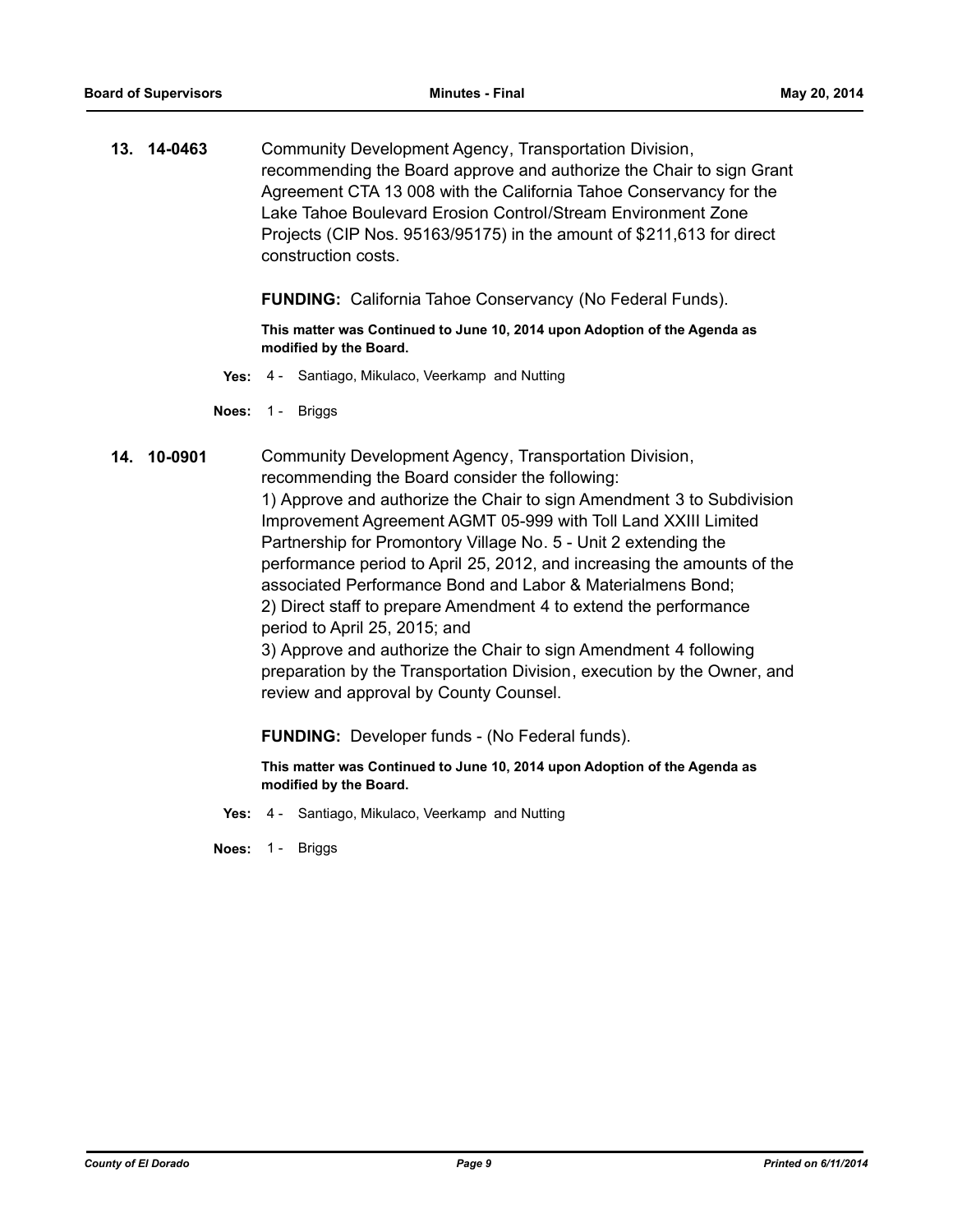**15. 10-0902** Community Development Agency, Transportation Division, recommending the Board consider the following: 1) Approve and authorize the Chair to sign Amendment 3 to Subdivision Improvement Agreement AGMT 06-1047 with Toll Land XXIII Limited Partnership for Promontory Village No. 5 - Unit 3 extending the performance period to August 22, 2012 and decreasing the amount of the Performance Bond, and increasing the amount of the Labor and Materialmens Bond 2) Direct staff to prepare Amendment 4 to extend the performance period to August 22, 2015; and 3) Approve and authorize the Chair to sign Amendment 4 following preparation by the Transportation Division, execution by the Owner, and review and approval by County Counsel.

**FUNDING:** Developer Funds (No Federal Funds).

**This matter was Continued to June 10, 2014 upon Adoption of the Agenda as modified by the Board.**

- **Yes:** 4 Santiago, Mikulaco, Veerkamp and Nutting
- **Noes:** 1 Briggs
- **16. 13-1310** Clerk of the Board recommending the Board receive and file the Fiscal Year 2013/2014 Board of Supervisors district expenditures summary report for the period of July 1, 2013 through March 31, 2014.

- **Yes:** 4 Santiago, Mikulaco, Veerkamp and Nutting
- **Noes:** 1 Briggs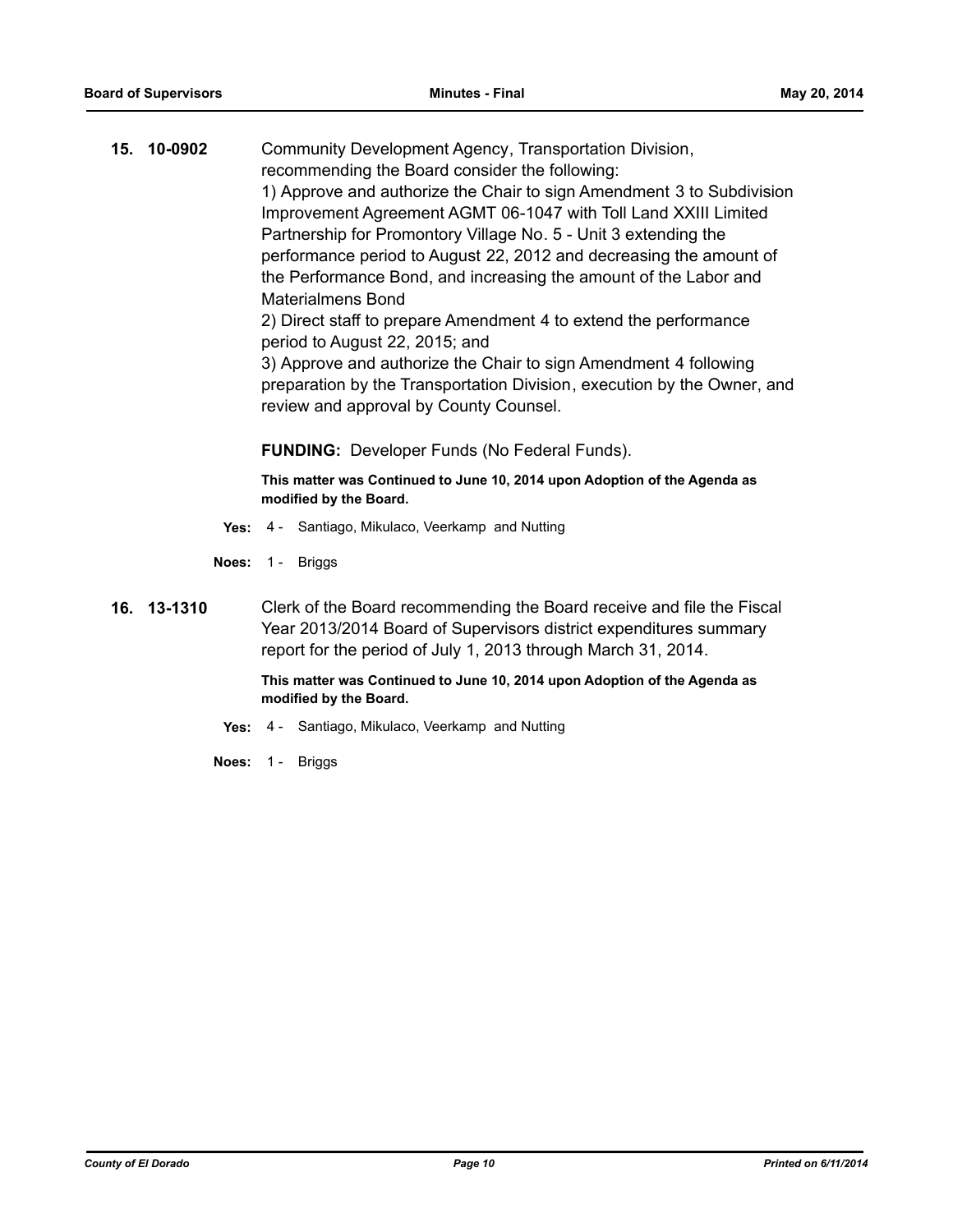**17. 14-0455** District Attorney's Office in partnership with the Sheriff's Office recommending the Board approve and authorize the Chair to sign the following:

1) Memorandum of Understanding No. 571-M1411 in the amount of \$164,198 with the State of California Department of Justice for forensic DNA services effective June 1, 2014 through May 31, 2015; and 2) Budget transfer utilizing \$10,000 of special revenue funds for one month's worth of payment to the Department of Justice in Fiscal Year 2013-14 (4/5 vote required).

#### **FUNDING:** Proposition 69.

**This matter was Continued to June 10, 2014 upon Adoption of the Agenda as modified by the Board.**

- **Yes:** 4 Santiago, Mikulaco, Veerkamp and Nutting
- **Noes:** 1 Briggs
- **18. 14-0655** Library Director recommending the Board approve and authorize the Chair to sign a budget transfer increasing revenues and appropriations for library materials by \$11,679 as a result of donations received from the community and the Friends of the Library. (4/5 vote required)

#### **FUNDING:** Donations.

**This matter was Continued to June 10, 2014 upon Adoption of the Agenda as modified by the Board.**

- **Yes:** 4 Santiago, Mikulaco, Veerkamp and Nutting
- **Noes:** 1 Briggs
- **19. 14-0585** Health and Human Services Agency recommending the Board approve and authorize the Chair to sign a Proclamation designating May 2014 as "Foster Parent Appreciation Month" in the County of El Dorado.

- **Yes:** 4 Santiago, Mikulaco, Veerkamp and Nutting
- **Noes:** 1 Briggs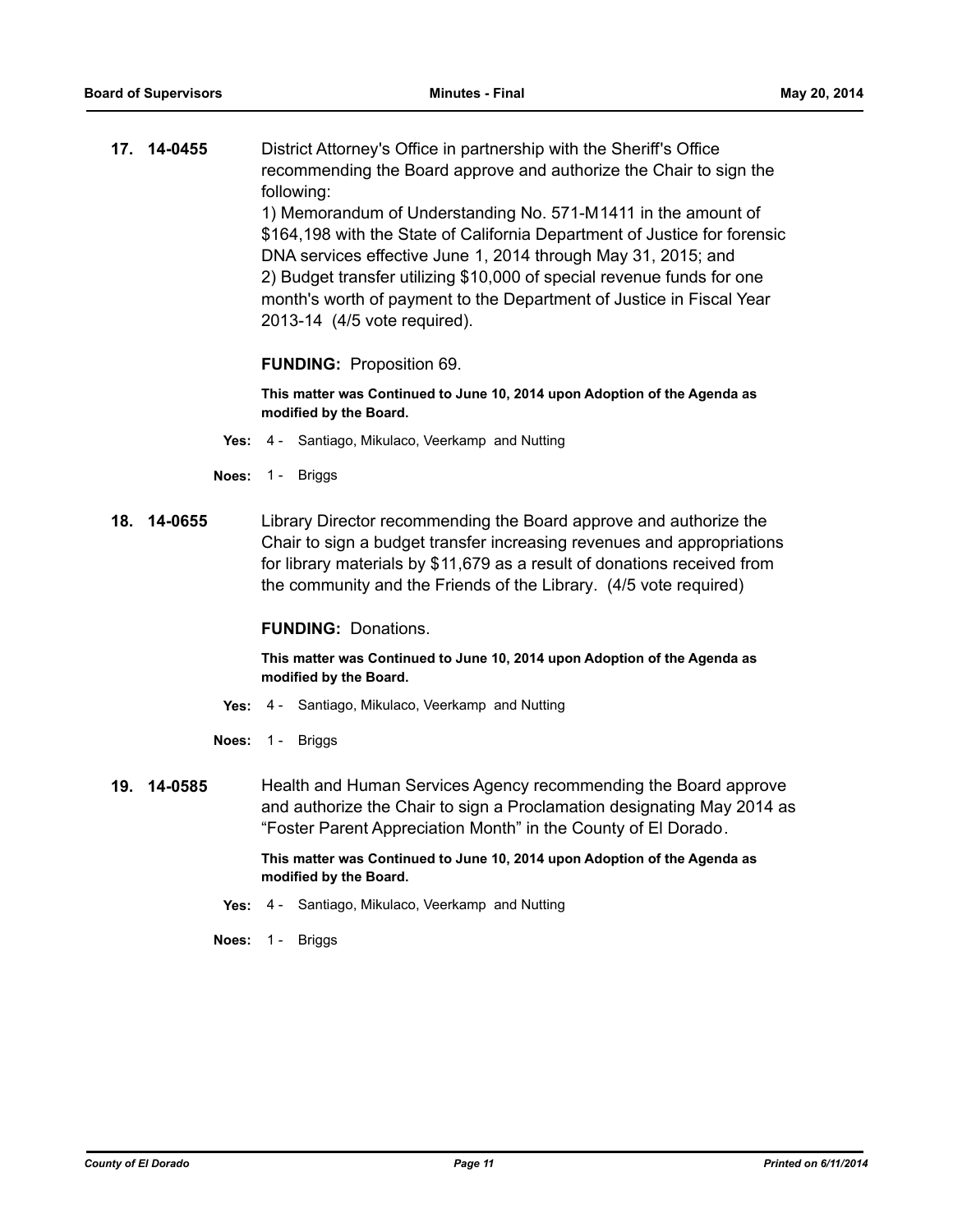**20. 14-0637** Treasurer-Tax Collector's Office recommending the Board authorize the issuance of a business license to Ashley R. Stevens, doing business as Psychic Readings, a fortunetelling / psychic reading business in the Placerville area.

> **This matter was Continued to June 10, 2014 upon Adoption of the Agenda as modified by the Board.**

- **Yes:** 4 Santiago, Mikulaco, Veerkamp and Nutting
- **Noes:** 1 Briggs
- **21. 14-0708** Supervisor Santiago recommending the Board consider moving the June 4, 2014, County Budget Workshop date to June 5, 2014, so that she may attend two special board meetings of the Golden Sierra Job Training Agency and Sierra Economic Development Corporation to be held at Meyers, Lake Tahoe, hosted by El Dorado County on June 4th.

**This matter was Continued to June 10, 2014 upon Adoption of the Agenda as modified by the Board.**

- **Yes:** 4 Santiago, Mikulaco, Veerkamp and Nutting
- **Noes:** 1 Briggs
- **22. 14-0729** Supervisor Santiago requesting the Board approve her attendance at the Annual El Dorado County Chamber Study Mission from July 17th - 20th, 2014, at an approximate cost of \$2,700 from the Clerk of the Board of Supervisors' budget.

#### **This matter was Continued to June 10, 2014 upon Adoption of the Agenda as modified by the Board.**

- **Yes:** 4 Santiago, Mikulaco, Veerkamp and Nutting
- **Noes:** 1 Briggs

### **CONSENT CALENDAR 2**

**23. 14-0722** Clerk of the Board recommending the Board approve the Minutes from the regular meeting of the Board of Supervisors on May 13, 2014.

- **Yes:** 4 Santiago, Mikulaco, Veerkamp and Nutting
- **Noes:** 1 Briggs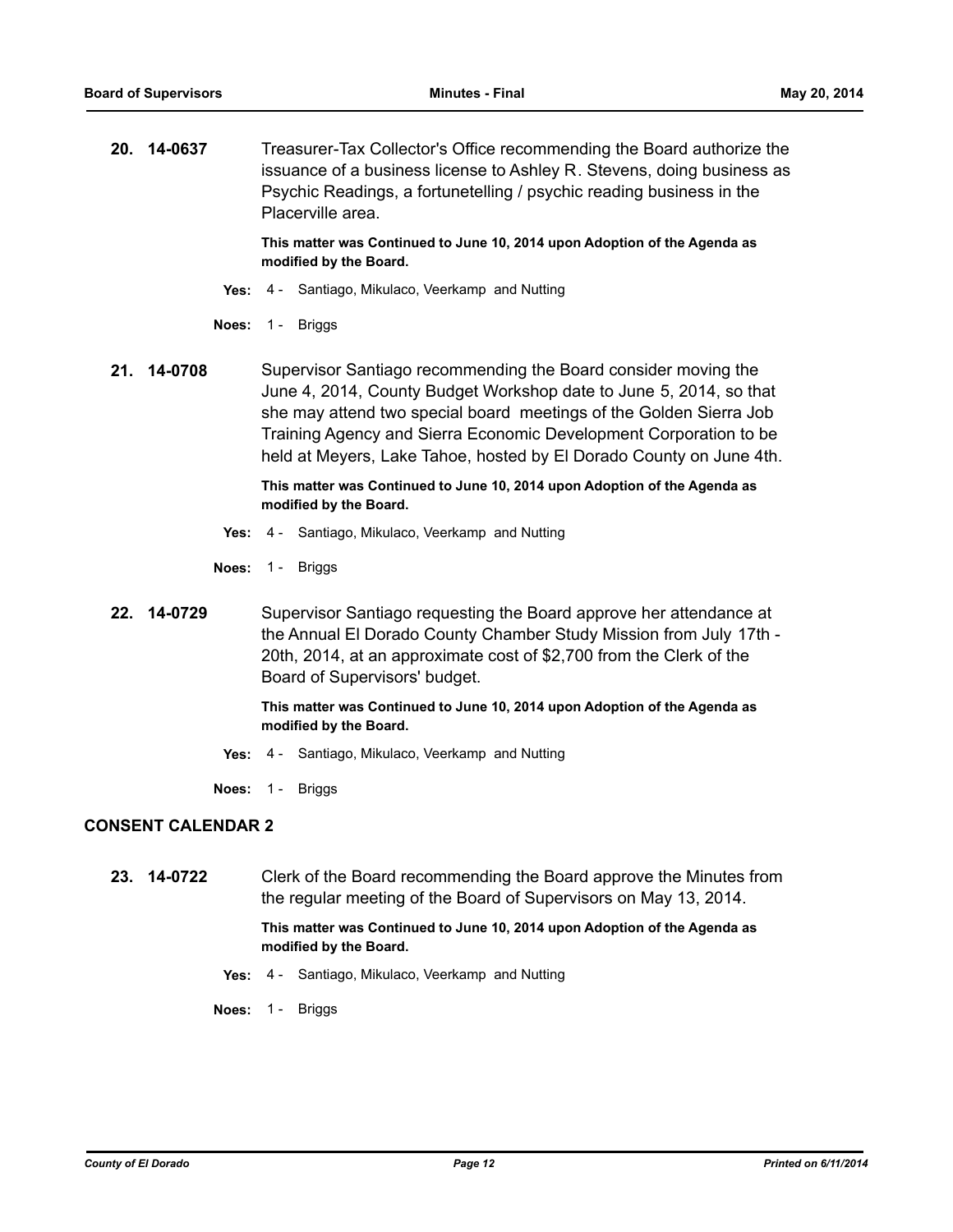**24. 14-0575** Community Development Agency, Transportation Division, recommending the Board consider the following: 1) Approve and authorize the Chair to sign the Easement Acquisition Agreement for Public Purposes with El Dorado Hills Community Services District, for Assessor's Parcel Number 124-010-12; 2) Approve and authorize the Community Development Agency Director, or designee, to execute the escrow instructions and any other related escrow documents pertaining to the transaction, including payment of title and escrow fees; and 3) Approve and authorize the Community Development Agency Director, or designee, to extend the date of closure of escrow upon mutual

agreement of both parties, for the Francisco Drive Right-Turn Pocket Project, CIP No. 71358.

**FUNDING:** RSTP Exchange Funds-Caltrans and RSTP Federal Funds-Urban (Federal Funds).

**This matter was Continued to June 10, 2014 upon Adoption of the Agenda as modified by the Board.**

- **Yes:** 4 Santiago, Mikulaco, Veerkamp and Nutting
- **Noes:** 1 Briggs
- 

**25. 13-0727** Health and Human Services Agency, Mental Health Division, recommending the Board consider the following: 1) Approve and authorize the Chair to sign Amendment II to Agreement for Services 132-S1311 with Sierra Child and Family Services, Inc., increasing the maximum obligation to \$2,566,000, for the term to cover the period July 1, 2012 through June 30, 2015, for the provision of specialty Mental Health Services for children on an "as requested" basis; and

> 2) Authorize the Purchasing Agent to execute further documents relating to the above noted Agreement, including amendments thereto, contingent upon approval by County Counsel and Risk Management, which do not affect the maximum dollar amount or term of the Agreement.

**FUNDING:** MHSA, Medi-Cal, and Federal and State Funding.

**This matter was Continued to June 10, 2014 upon Adoption of the Agenda as modified by the Board.**

**Yes:** 4 - Santiago, Mikulaco, Veerkamp and Nutting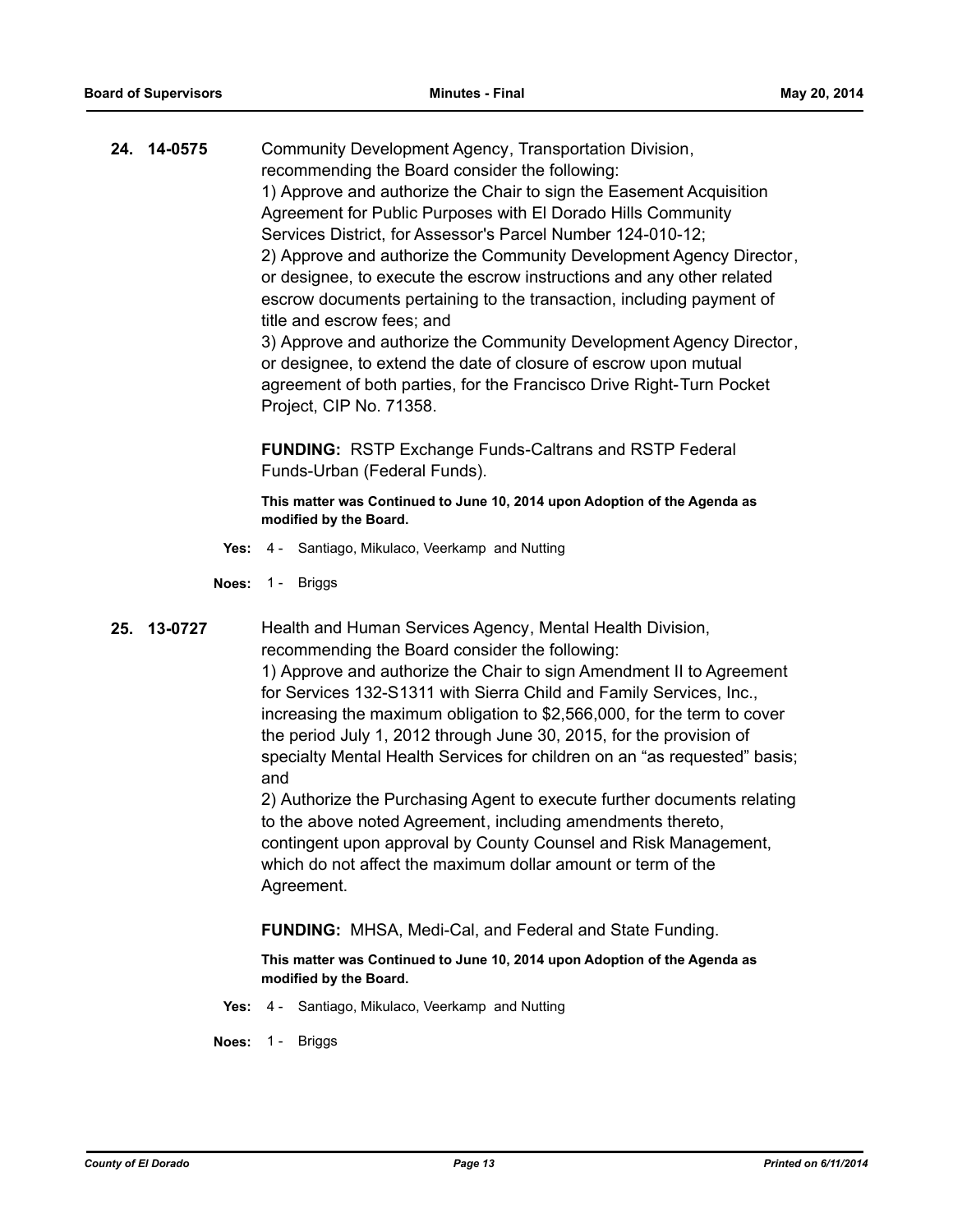| 26. 13-0771 | Health and Human Services Agency recommending the Board consider |  |
|-------------|------------------------------------------------------------------|--|
|             | the following:                                                   |  |
|             | 1) Approve and authorize the Chair to sign retroactive Agreement |  |

396-F1311 with Solano County for use of the County of El Dorado Psychiatric Health Facility services for a term of September 25, 2011 until both parties agree in writing to terminate, with no maximum obligation;

2) Approve and authorize the Chair to sign retroactive Admission Agreement for Acute Psychiatric Treatment Services (AA-3805) with Solano County to complete the formality of the admission and discharge of Solano County's client to the El Dorado Psychiatric Health Facility in September 2011;

3) Authorize the Chief Administrative Officer, or designee, to execute further documents relating to Agreement 396-F1311, including amendments thereto and contingent upon approval by County Counsel and Risk Management, which do not affect the term or compensation; and

4) Authorize the Health and Human Services Agency Director, or designee, to execute further Admission Agreement for Acute Psychiatric Treatment Services.

## **FUNDING:** Federal and State Funding.

- **Yes:** 4 Santiago, Mikulaco, Veerkamp and Nutting
- **Noes:** 1 Briggs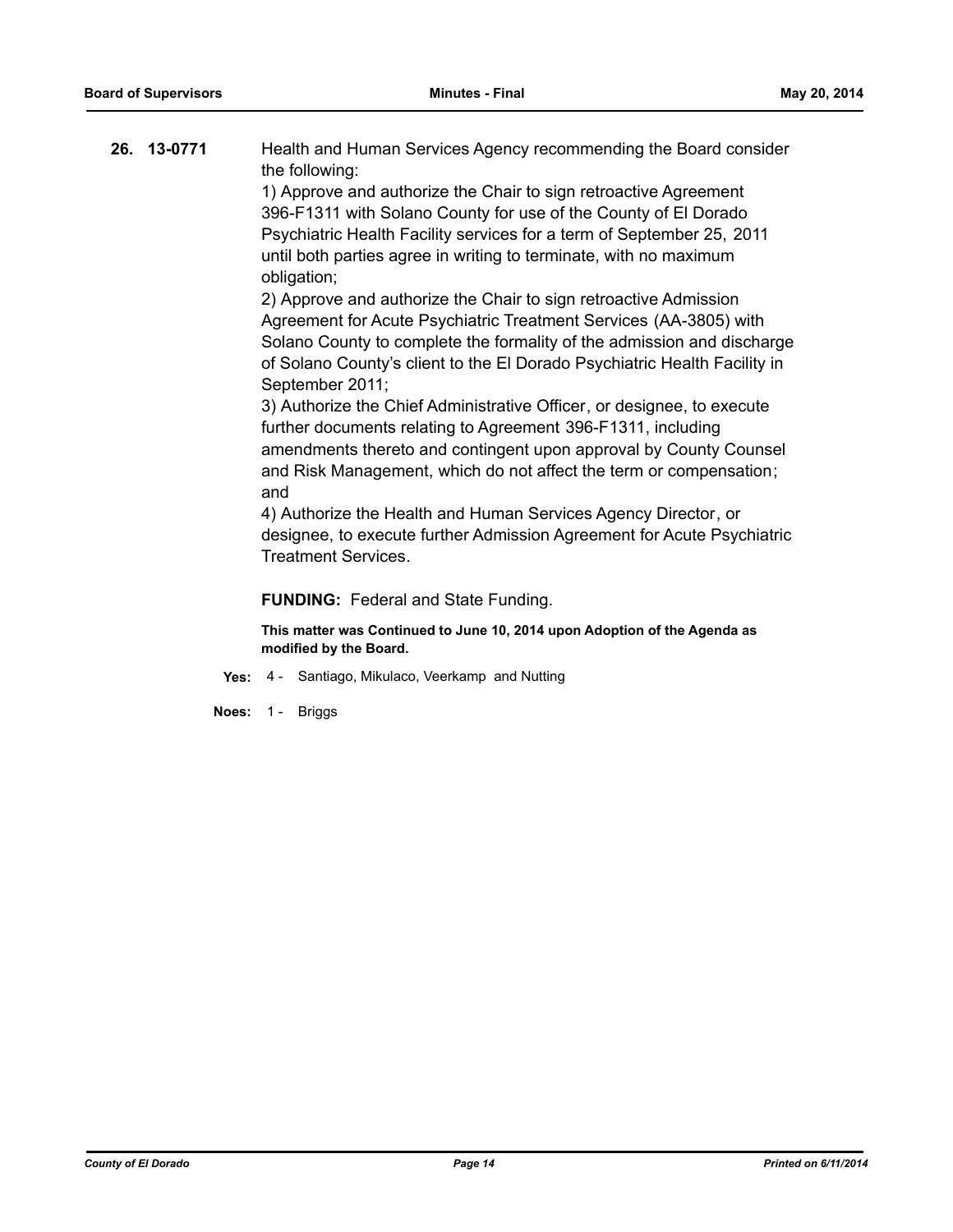**27. 14-0629** Health and Human Services Agency, Mental Health Division, recommending the Board consider the following: 1) Approve and authorize the Chair to sign Amendment I to Agreement for Services 242-S1410 with Community Recovery Resources, for the provision of alcohol and drug treatment services, extending the term from December 2, 2013 through June 30, 2014 to an end term date of June 30, 2016, and increasing the contractual obligation by \$63,000 for a maximum contractual obligation of \$125,000; and 2) Authorize the Purchasing Agent, or designee, to execute further documents relating to Agreement for Services 242-S1410, including amendments thereto and contingent upon approval by County Counsel and Risk Management, which do not affect the maximum dollar amount or term of the Agreement.

## **FUNDING:** Federal and State Funding.

**This matter was Continued to June 10, 2014 upon Adoption of the Agenda as modified by the Board.**

- **Yes:** 4 Santiago, Mikulaco, Veerkamp and Nutting
- **Noes:** 1 Briggs

## **END CONSENT CALENDAR**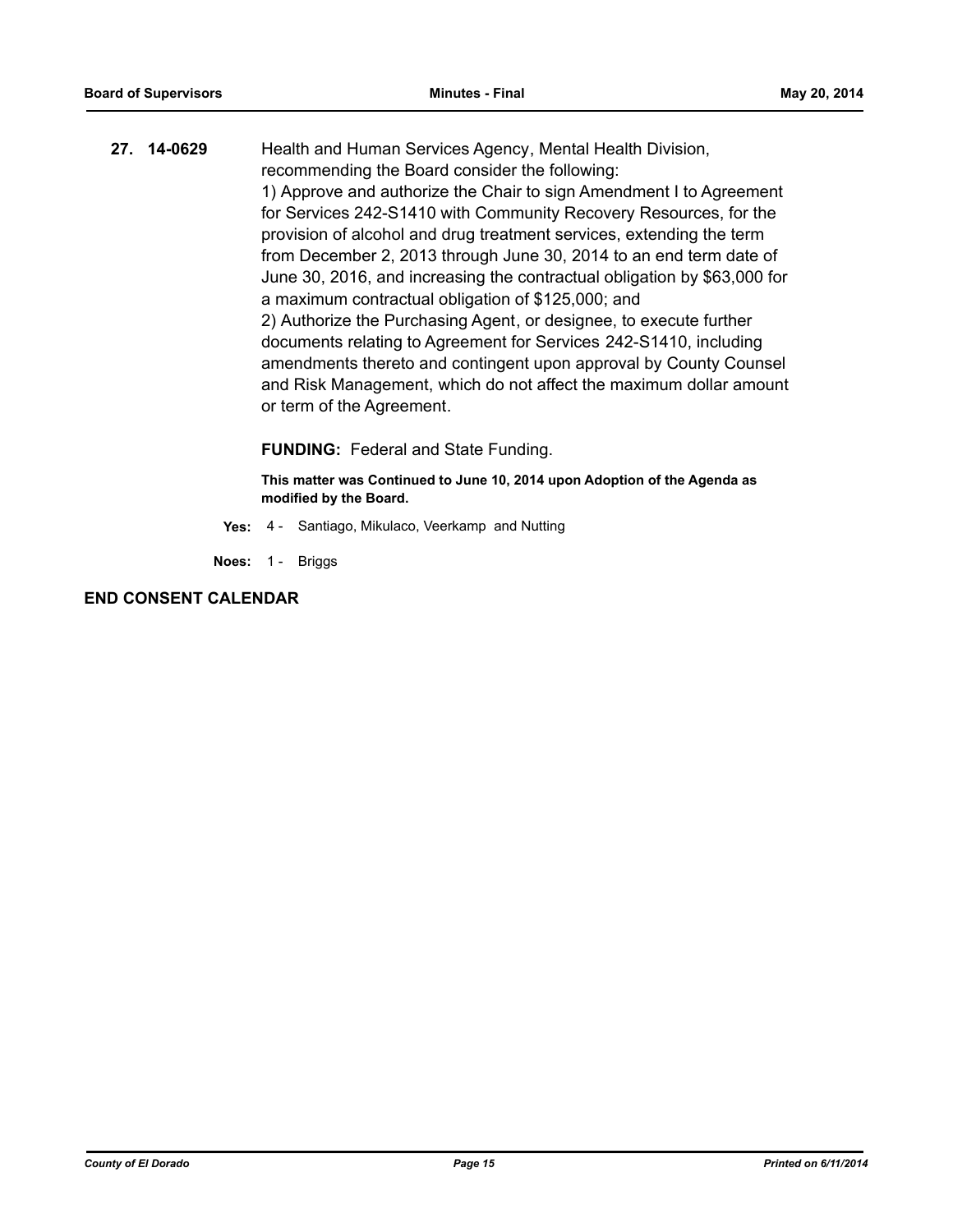## **10:00 AM - TIME ALLOCATION**

**28. 14-0650** Health and Human Services Agency, Community Services Division on behalf of the El Dorado County Commission on Aging, recommending the Board consider the following:

> 1) Adopt a Proclamation designating May 2014 as Older Americans Month in the County of El Dorado;

2) Present a certificate to each Senior of the Year nominee, mentioning as noted on the certificate their primary contribution to the community; and

3) Announce the 2014 County of El Dorado Senior of the Year and present the perpetual trophy to the nominee selected by the Commission on Aging to receive this honor. (Est. Time: 15 Min.)

**FUNDING:** Federal and State Grant Funding.

**A motion was made by Supervisor Nutting, seconded by Supervisor Veerkamp to Adopt the Proclamation.** 

**Supervisor Santiago presented the Proclamation. Certificates were awarded to each Senior of the Year Nominee.**

**The 2014 Senior of the Year was awarded to Penny Huber!**

- **Yes:** 5 Briggs, Santiago, Mikulaco, Veerkamp and Nutting
- **29. 14-0707** Supervisor Santiago recommending the Board: 1) Approve and authorize the Chair's signature on a Proclamation Recognizing the El Dorado County Library and the importance of early childhood literacy; and

2) Present the Proclamation to the El Dorado County Library and First Five El Dorado. (Est. Time: 5 Min.)

**A motion was made by Supervisor Santiago, seconded by Supervisor Nutting to Adopt the Proclamation.**

**Supervisor Santiago presented the Proclamation.**

**Yes:** 5 - Briggs, Santiago, Mikulaco, Veerkamp and Nutting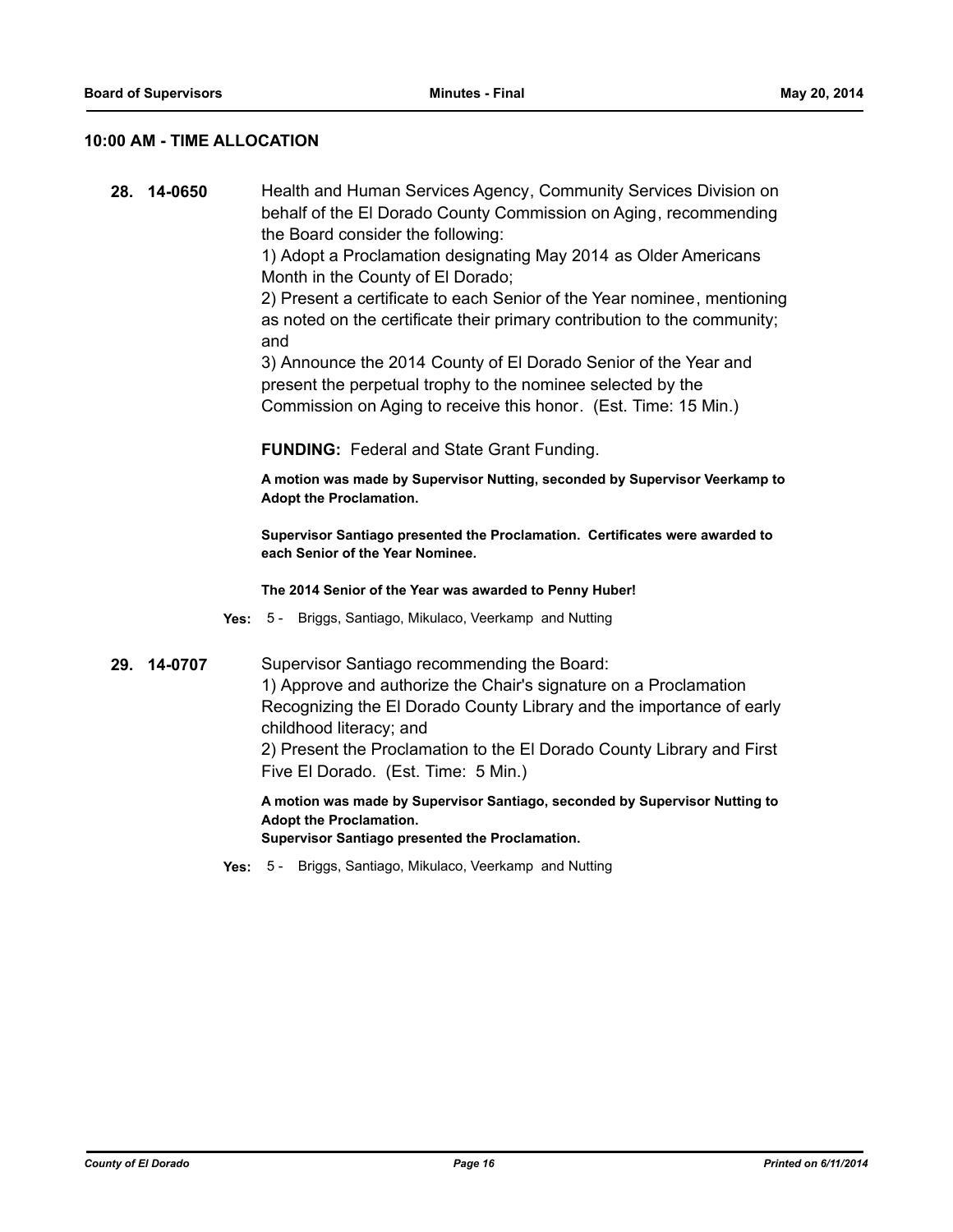**30. 12-0896** Supervisor Briggs recommending the Board: 1) Provide conceptual approval of the proposed Elder and Dependent Adult Protection Ordinance, adding Chapter 5.30 of Title 5 to the El Dorado County Ordinance Code; and 2) Direct County Counsel to prepare the Elder and Dependent Adult Protection Ordinance for introduction (first reading) on June 3, 2014. (Est. Time: 30 Min.)

**This matter was Continued to June 10, 2014 upon Adoption of the Agenda as modified by the Board.**

Yes: 4 - Santiago, Mikulaco, Veerkamp and Nutting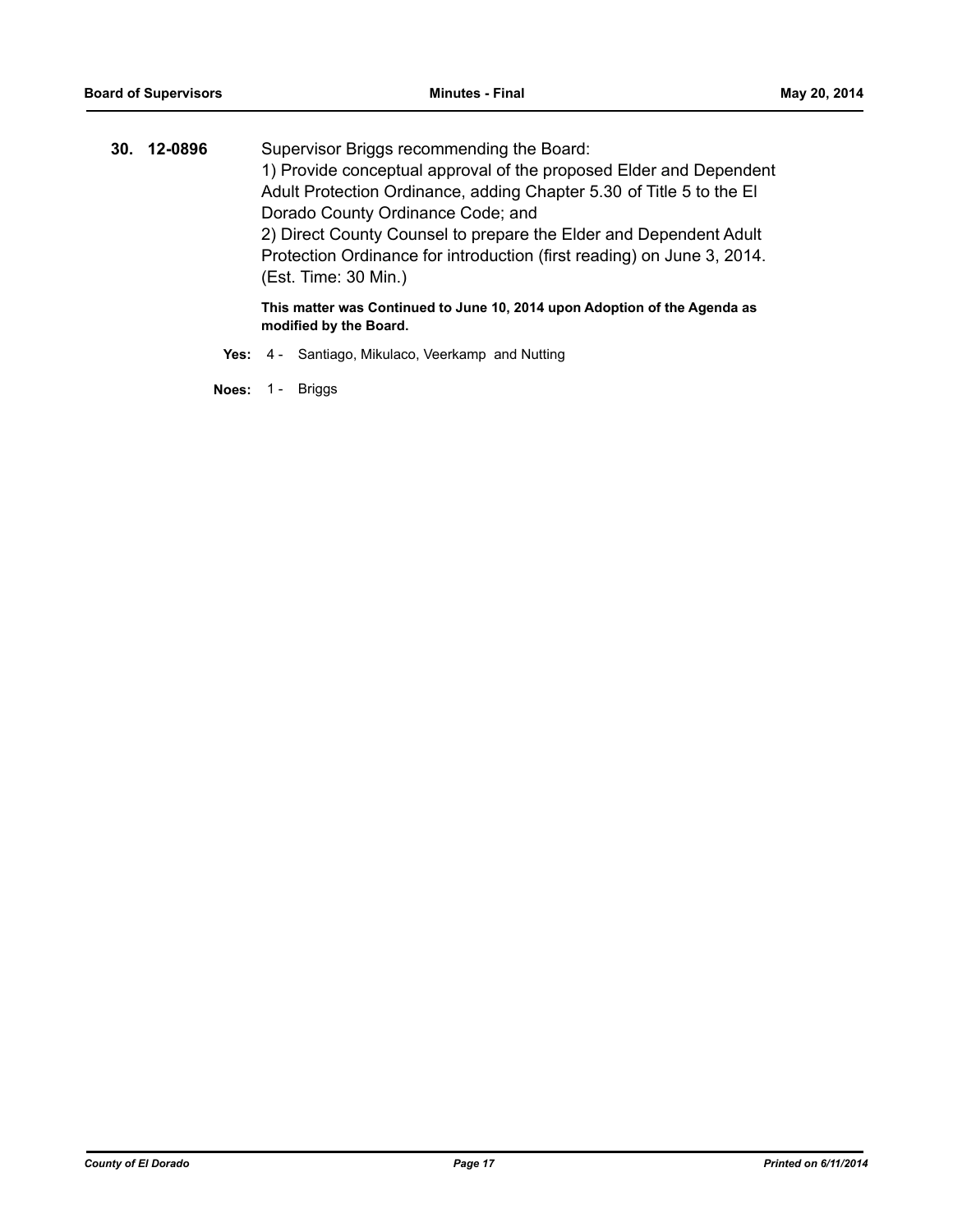## **11:00 AM - TIME ALLOCATION**

**31. 14-0323** In support of Marshall Medical Center's efforts to expand the availability of cancer treatment services to county residents, Supervisor Briggs recommending the Board direct the Chief Administrative Officer to develop a grant funding agreement with Marshall Medical Center for \$800,000 to be included as part of the County's Fiscal Year 2014-15 Budget consideration and approval process that:

> 1) Is funded in part or fully by the 10 percent of the annual Tobacco Settlement Fund revenues as designated per Ordinance 4585 for health related expenditures, and/or from: Transient Occupancy Tax revenue funds; revenues received through the amended Memorandum of Understanding and Intergovernmental Agreement between the County and the Shingle Springs Band of Miwok Indians; and/or the General Fund; and,

> 2) Includes that the funds shall be specifically limited to the building renovation, construction, and/or the purchase of new equipment for the Marshall Cancer Center in Cameron Park. (Est. Time: 30 Min.)

**FUNDING:** Tobacco Settlement Funds/Transient Occupancy Tax/MOU-Intergovernmental Agreement Shingle Springs Band of Miwok Indians.

- **Yes:** 4 Santiago, Mikulaco, Veerkamp and Nutting
- **Noes:** 1 Briggs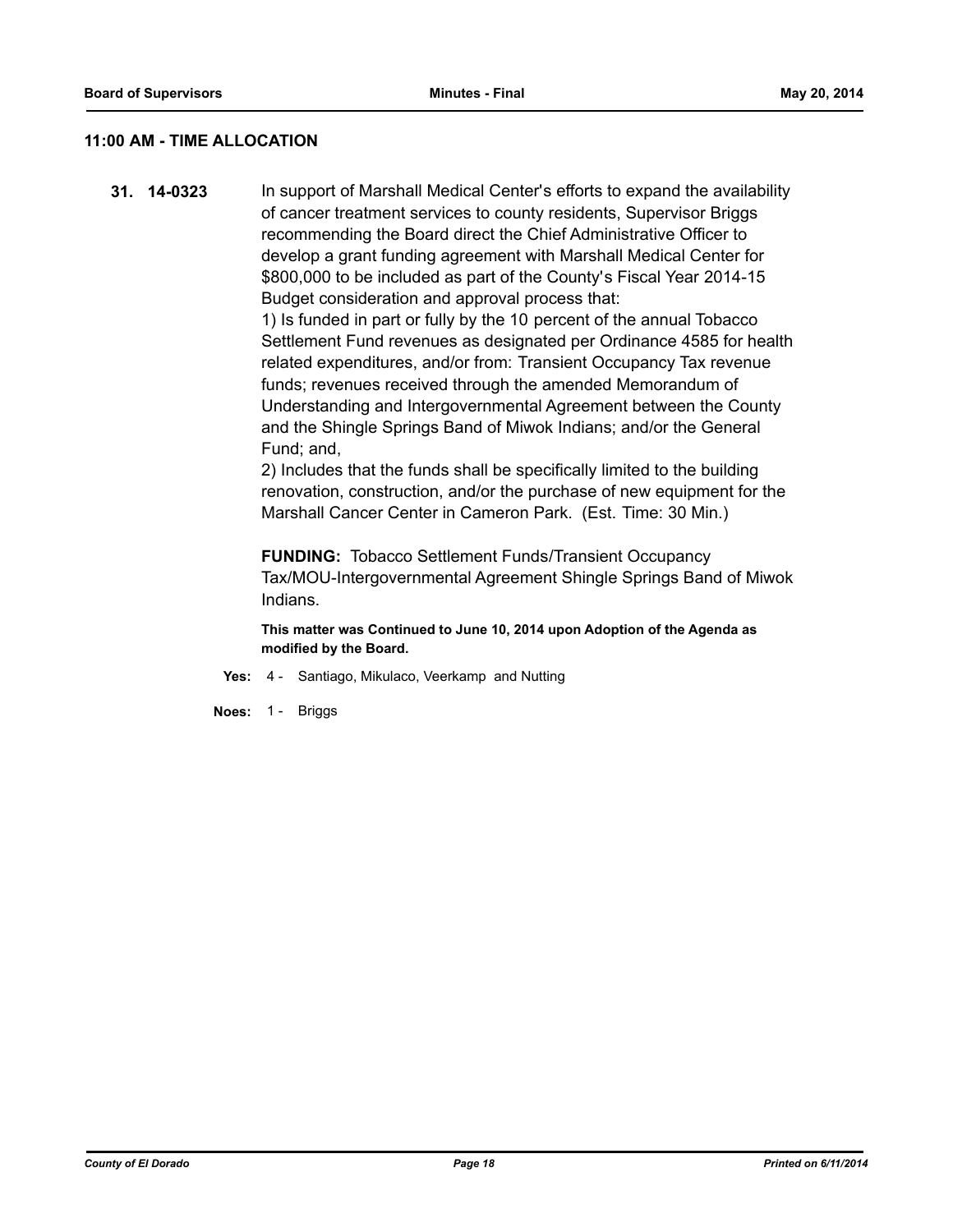## **DEPARTMENT MATTERS**

**32. 14-0727** Chief Administrative Office requesting direction regarding the recent request of the Court Appointed Conflict Panel Attorneys for a 10 percent increase in compensation.

> The Board has the following options related to the request for increased compensation:

> 1) Approve the request and direct staff to return with contract amendments effective July 1, 2014. This option would equate to an increase in General Fund expenditures of \$133,459 over the remainder of the contract terms;

2) Place the request on hold pending the conclusion of the Fiscal Year 2014/15 Recommended Budget Hearings;

- 3) Approve an increase amount at the Boards discretion; or
- 4) Deny the request in its entirety.

## **FUNDING:** General Fund.

**This matter was Continued to June 10, 2014 upon Adoption of the Agenda as modified by the Board.**

- **Yes:** 4 Santiago, Mikulaco, Veerkamp and Nutting
- **Noes:** 1 Briggs
- **33. 14-0716** The River Management Advisory Committee and the Chief Administrative Office, Parks Division, recommending the Board consider the following:

1) Introduction (First Reading) of Ordinance 5007 amending Chapter 5.50 of the El Dorado County Ordinance Code to include;

a) Prohibition of any glass bottle, jar, tumbler or vessel of any nature within 100 feet from the waterline on the South Fork of the American River on County Property including but not limited to Henningsen Lotus Park and Chili Bar Park, and

b) Ban any glass bottle, jar, tumbler or vessel of any nature on the South Fork of the American River, and Fork of the American River; and 2) Authorize the Parks Division Manager to write a letter to the State of California requesting that the State ban any glass bottle, jar, tumbler or vessel on State Property within 100 feet from the waterline of the South Fork of the American River.

- **Yes:** 4 Santiago, Mikulaco, Veerkamp and Nutting
- **Noes:** 1 Briggs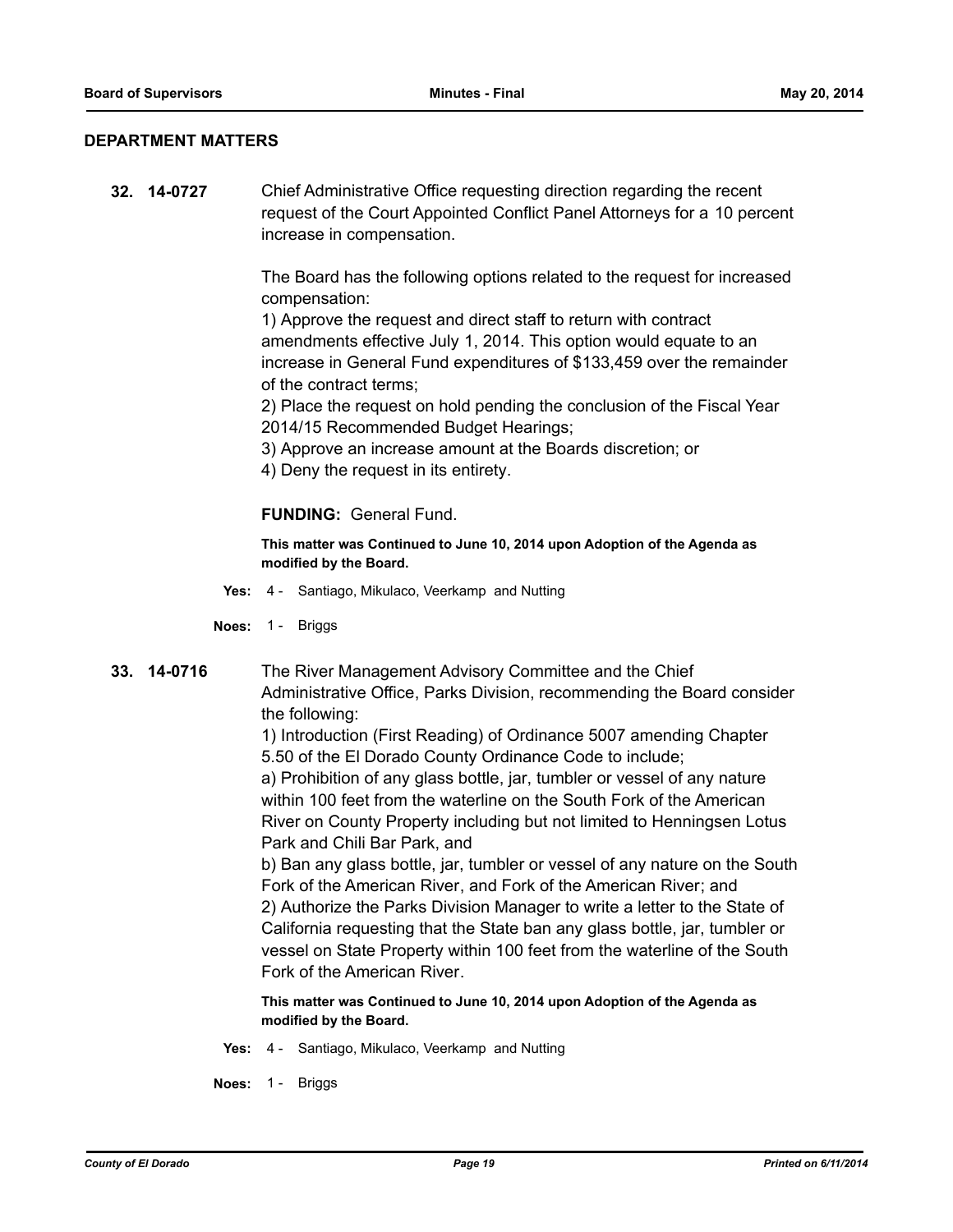## **2:00 PM - TIME ALLOCATION**

**34. 14-0603** Auditor-Controller recommending the Board receive and file the following: 1) Report on "Comparison of Actual Tax Proceeds to Adopted Appropriations Limit"; 2) Schedule of Prop 4 Compliance for Fiscal Year 2012-2013 Actual Revenues; 3) Schedule of Prop 4 Compliance for Fiscal Year 2013-2014 Adopted Revenues; and 4) Set a public hearing for June 17, 2014 at 10:00 a.m. for the discussion and adoption of the Appropriations Limit for Fiscal Year 2014-2015.

**This matter was Continued to June 10, 2014 upon Adoption of the Agenda as modified by the Board.**

- **Yes:** 4 Santiago, Mikulaco, Veerkamp and Nutting
- **Noes:** 1 Briggs
- **35. 12-0559** PRESENTATION In conjunction with the Board of Supervisors having proclaimed May 18, 2014 through May 24, 2014 as "Emergency Medical Services Week" in the County of El Dorado, the El Dorado County Emergency Services Authority, the City of South Lake Tahoe Fire Department, and the Lake Valley Fire Protection District will recognize certain emergency medical services nominees for their outstanding contributions and dedication to their respective organizations. (Est. Time: 1 Hr.)

**Received and Filed.**

#### **2:30 PM - TIME ALLOCATION**

**36. 14-0532** Supervisor Veerkamp recommending the Board receive a presentation from the El Dorado County Youth Commission on their activities, goals and accomplishments for the 2013-2014 term, and a preview of ongoing activities for 2014-2015. (Est. Time: 30 Min.)

- **Yes:** 4 Santiago, Mikulaco, Veerkamp and Nutting
- **Noes:** 1 Briggs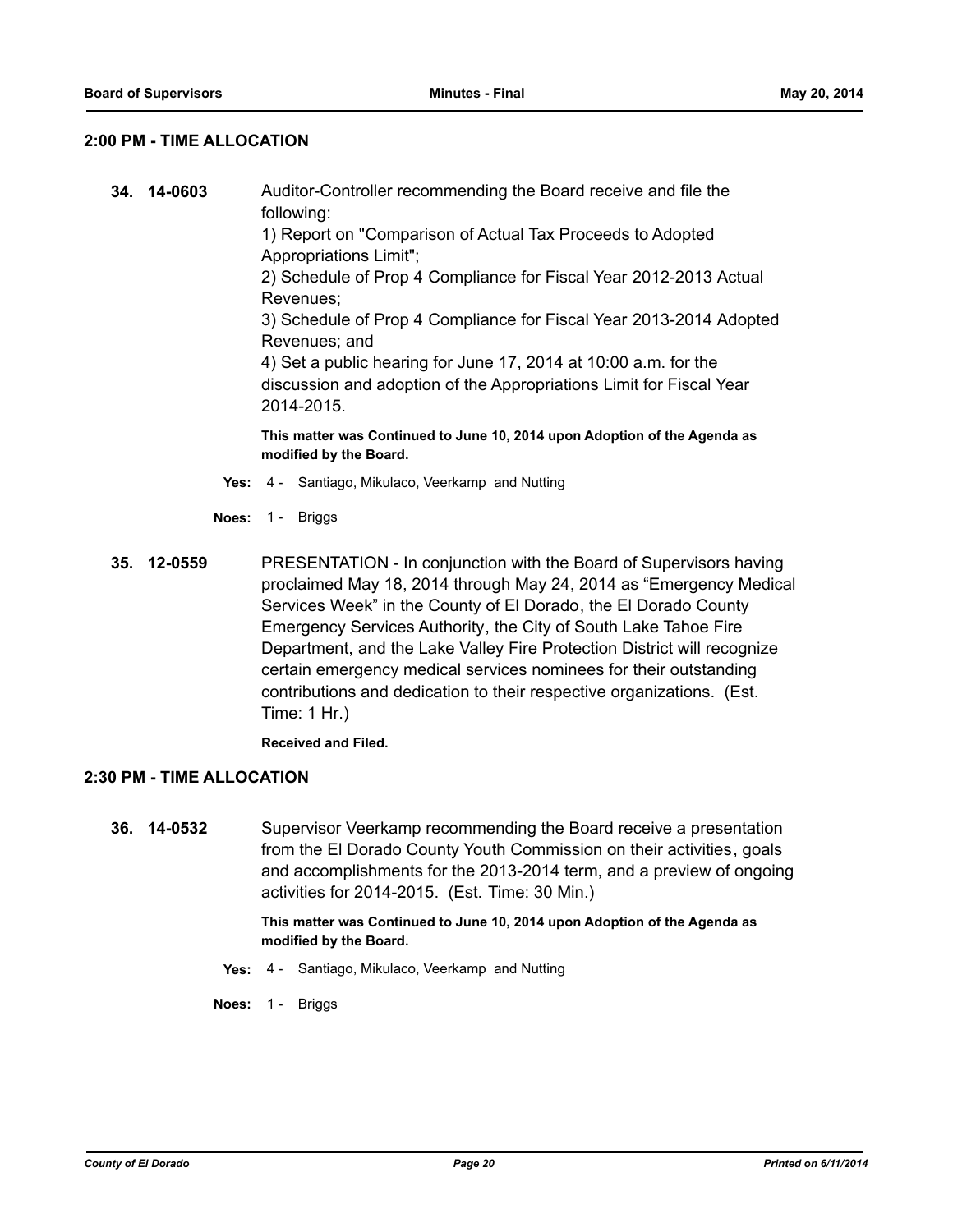## **3:00 PM - TIME ALLOCATION**

**37. 13-0907** Chief Administrative Office, Facilities Division, recommending the Board: 1) Receive and file a presentation regarding progress on the Animal Shelter Project; 2) Approve and authorize the Chair to sign Amendment No. 3 to

Agreement for Services No. 218-S1310 with Architectural Nexus, Inc., doing business as Anova Nexus, Inc., to increase compensation by \$15,000 and to expand the scope of work to include animal surgery center design services as related to work for the new Animal Shelter project; and

3) Authorize Facilities to perform additional parking lot and clinic work provided there is no impact to project budget.

**FUNDING:** Tobacco Settlement Funds.

**This matter was Continued to June 10, 2014 upon Adoption of the Agenda as modified by the Board.**

- **Yes:** 4 Santiago, Mikulaco, Veerkamp and Nutting
- **Noes:** 1 Briggs
- **38. 14-0141** Community Development Agency, Long Range Planning, recommending the Board receive information and provide direction on the proposed 2014 Capital Improvement Program and Transportation Work Plan.

**FUNDING:** Various Federal, State, Local and ACO Funding Sources (Federal Funds).

**This matter was Continued to June 10, 2014 upon Adoption of the Agenda as modified by the Board.**

**Yes:** 4 - Santiago, Mikulaco, Veerkamp and Nutting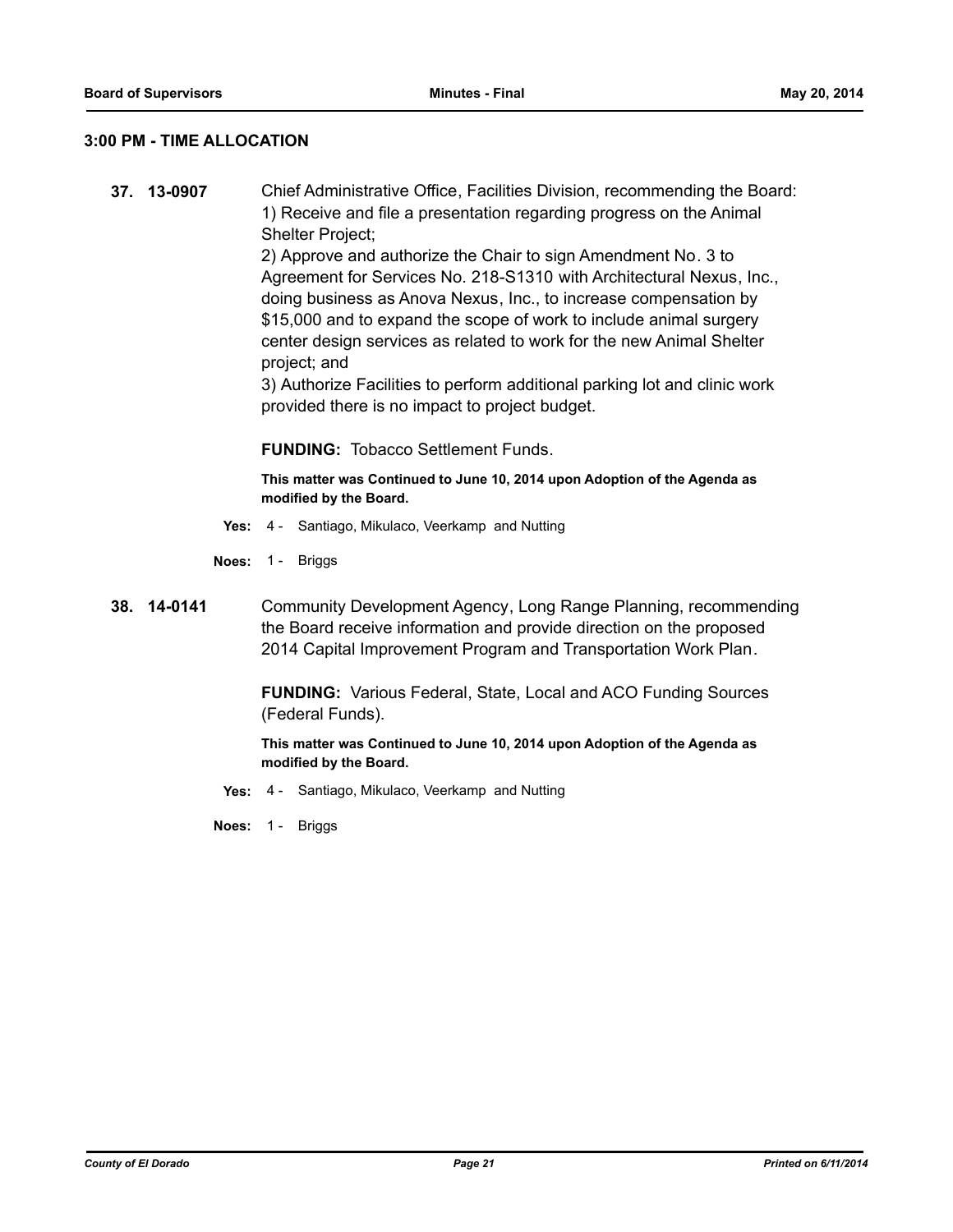#### **ITEMS TO/FROM SUPERVISORS**

**Supervisor Mikulaco attended the Capital Southeast Connector Joint Powers Authority meeting last week. The meeting dealt with "phasing" and a Sacramento Area Council of Governments grant of two million dollars. Some of the grant money was initially allocated to El Dorado County, however now it looks like that will not happen. Supervisor Mikulaco voiced his objections to this proposal at the meeting.**

**Supervisor Santiago attended the Capitol-to-Capitol conference in Washington D.C. and was part of the Food and Agriculture Policy Team. One of the key issues addressed was the implementation of the new Farm Bill. The issue of water was addressed throughout the conference.** 

**Supervisor Santiago attended the California State Association of Counties conference last week. During the conference, Governor Brown was very clear in his commitment about bringing down the wall of debt. The Governor spoke of reimbursing the counties for some of the money spent for unfunded mandates, which is estimated at one hundred million dollars. Further negotiations will center around how the money will be spilt between the counties, how it will be spent within the counties and the impact on Health and Human Services as this agency received most of the unfunded mandates. It was announced that funding for AB109 (Prison Realignment) is going to be significantly less this year. There was a presentation concerning AB109 and the relationship between the Probation Department, AB109 programs and Mental Health. Supervisor Randy Hanvelt from Tuolumne County gave an update as to the aftermath of the Rim Fire. An environmental document was completed which allowed for only 25% of the logs to be removed from the burn area. Supervisor Santiago stated that this is unfortunate for several reasons: there is a lot of marketable timber still available in the burn area, there is a threat of insect infestation and a threat of blue mold. An environmental group may bring litigation regarding the hauling out of the logs. Supervisor Santiago stated that this demonstrates the need for El Dorado County to work with and build relationships with the United States Forest Service with regards to land and cleaning up those lands.**

**Supervisor Veerkamp will report on the Transportation Bill in several weeks. Supervisor Veerkamp also attended the Capitol-to-Capitol conference in Washington D.C. and had a conversation with a staff member from the United States Department of Agriculture's office regarding logging and importing timber. Supervisor Veerkamp also spoke to Supervisor Hanvelt from Tuolumne County regarding the Rim Fire and most of the private land has been logged, it is the public land that is at issue.** 

**Supervisor Briggs along with the El Dorado Air Quality Management District will report to the Board of Supervisors in about forty-five to sixty days with a proposal to encourage the United States Forest Service and large private land owners to use smaller woods for biomass, shipping and logging. The intent behind this proposal is to encourage logging and discourage burning. Supervisor Briggs spoke that when wood is burned, it increases the fire danger and the smoke produced is not good for the health or welfare of the residents of the County.** 

**Supervisor Nutting stated that when you get to the desired outcome of the forest regime you have to recognize that fire is part of the landscape. Low intensity controlled burns are the only way to economically maintain property. The goal is**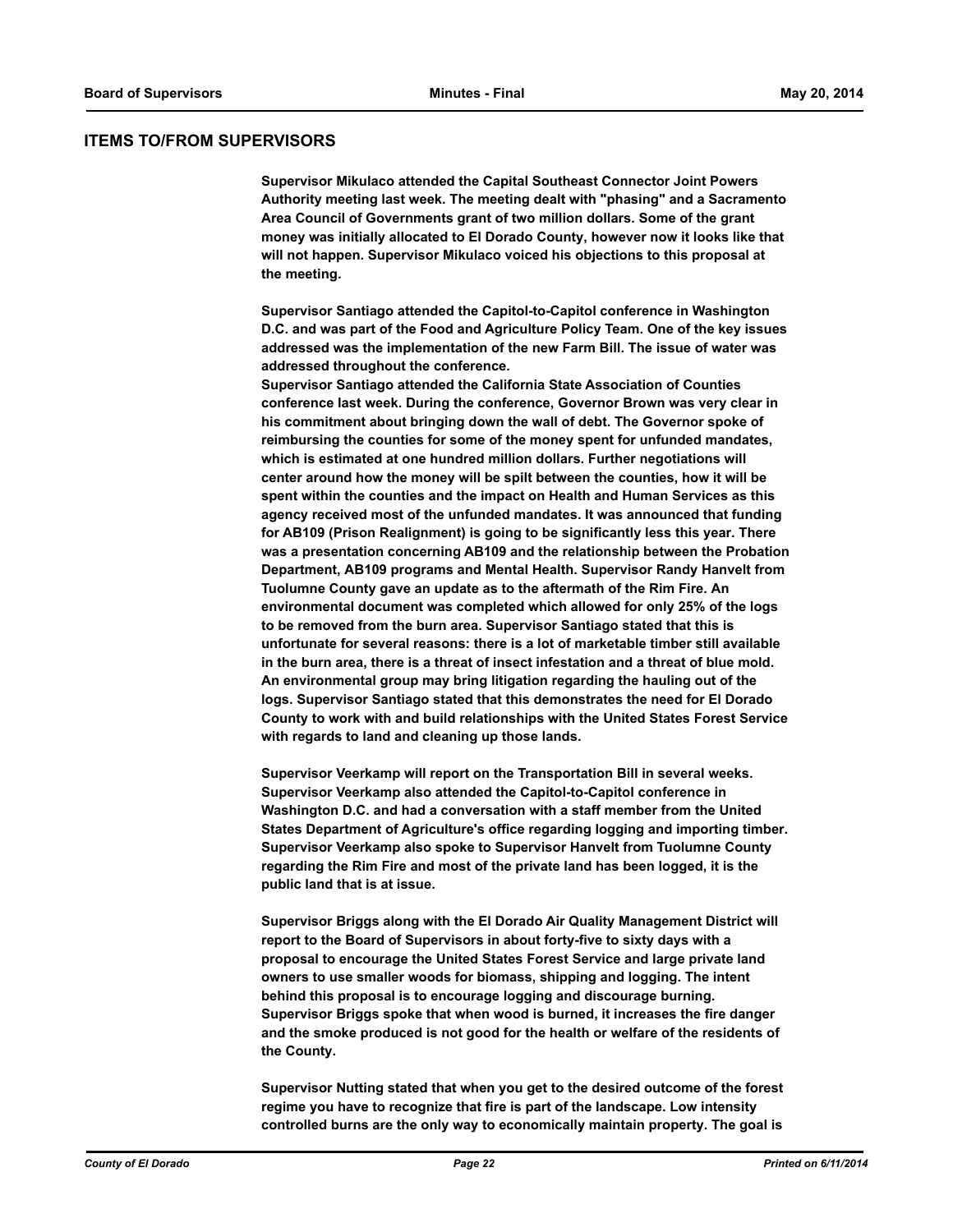**to put the forests back to their historical natural conditions, which is what has happened in Angora and the Tahoe Basin. However, both these projects are highly subsidized. Moving biomass in a truck with the desire to reduce pollution needs to be balanced against the cost of fuel and the exhaust produced from the trucks. The overall objectives should be increased water quality and wild life. The goal is not to have another Rim Fire.**

## **ADJOURNED AT 2:52 PM**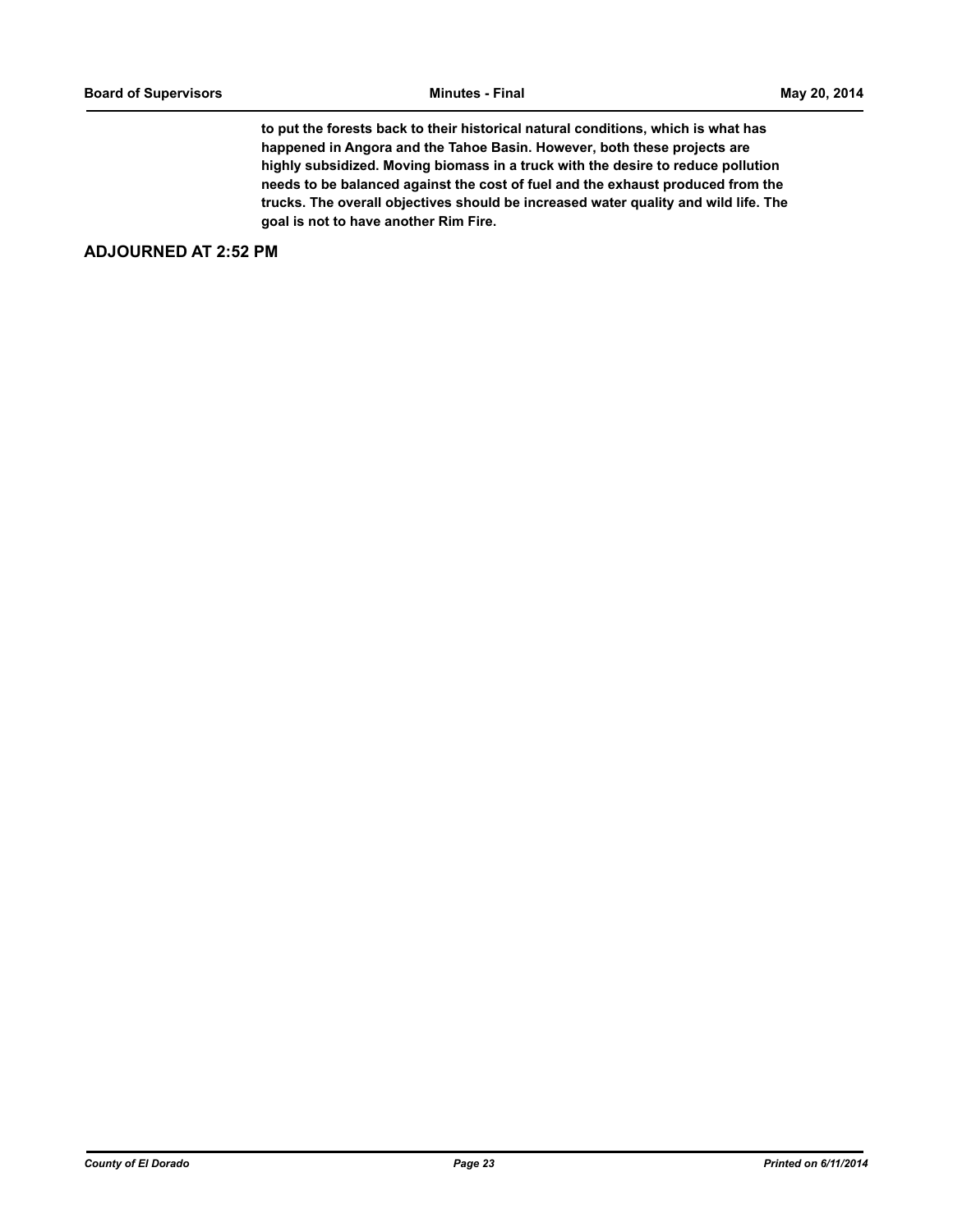## **CLOSED SESSION**

**39. 14-0735 Pursuant to Government Code Section 54957- Public Employee Performance Evaluation.** Title: Chief Administrative Officer. (Est. Time: 20 Min.)

> **This matter was Continued to June 10, 2014 upon Adoption of the Agenda as modified by the Board.**

- **Yes:** 4 Santiago, Mikulaco, Veerkamp and Nutting
- **Noes:** 1 Briggs
- **40. 14-0736 Conference with Legal Counsel Initiation of Litigation** pursuant to Government Code Section 54956.9(d)(4). Title:Legal Issues Resulting from Jury Verdicts in *The People of the State of California vs. Raymond James Nutting*; El Dorado Superior Court Docket Nos. P13CRF0294 and P13CRM0744. (Est. Time: 20 Min.)

*Public Comment: S. Tyler, S. Ferry, L. Columbo, J. Fraymen, R. Henny, K. McCoy, B. Bakke, K. Tyler, J. Nutting, J. Steltzmiller, V. Misch, R. Smith*

**By a 4-0 vote (Supervisor Nutting did not participate), the Board took the following action(s):**

**The Board of Supervisors met with legal counsel and discussed whether Supervisor Nutting was suspended by operation of law under Gov't. Code section 1770.2 by the jury verdict on May 14, 2014 which found him guilty of six (6) misdemeanors. At the sentencing scheduled on June 6, 2014, Judge Buckley will decide whether or not the misdemeanor convictions result in Supervisor Nutting's removal from office under Gov't. Code sections 1770(h) and 1771.**

**Since the Board does not want to influence the Judge's decision at sentencing, and does not want to take actions that could be subject to attack if the Judge decides that Supervisor Nutting was automatically suspended on May 14th, the Board has decided to recess today's meeting after the presentations and the ceremonial items and Closed Sessions 41 and 42. Supervisor Nutting will be allowed to participate in those items. The Board will hear all other items scheduled for today at their meeting scheduled for June 10, 2014. The Board is cancelling the June 3, 2014 meeting.**

**The Board of Supervisors directed legal counsel to file papers with the Superior Court requesting that Judge Buckley let the Board of Supervisors know promptly whether the convictions in People v. Nutting result in a suspension or vacancy pursuant to Gov't. Code sections 1770, 1770.2 and 1771.**